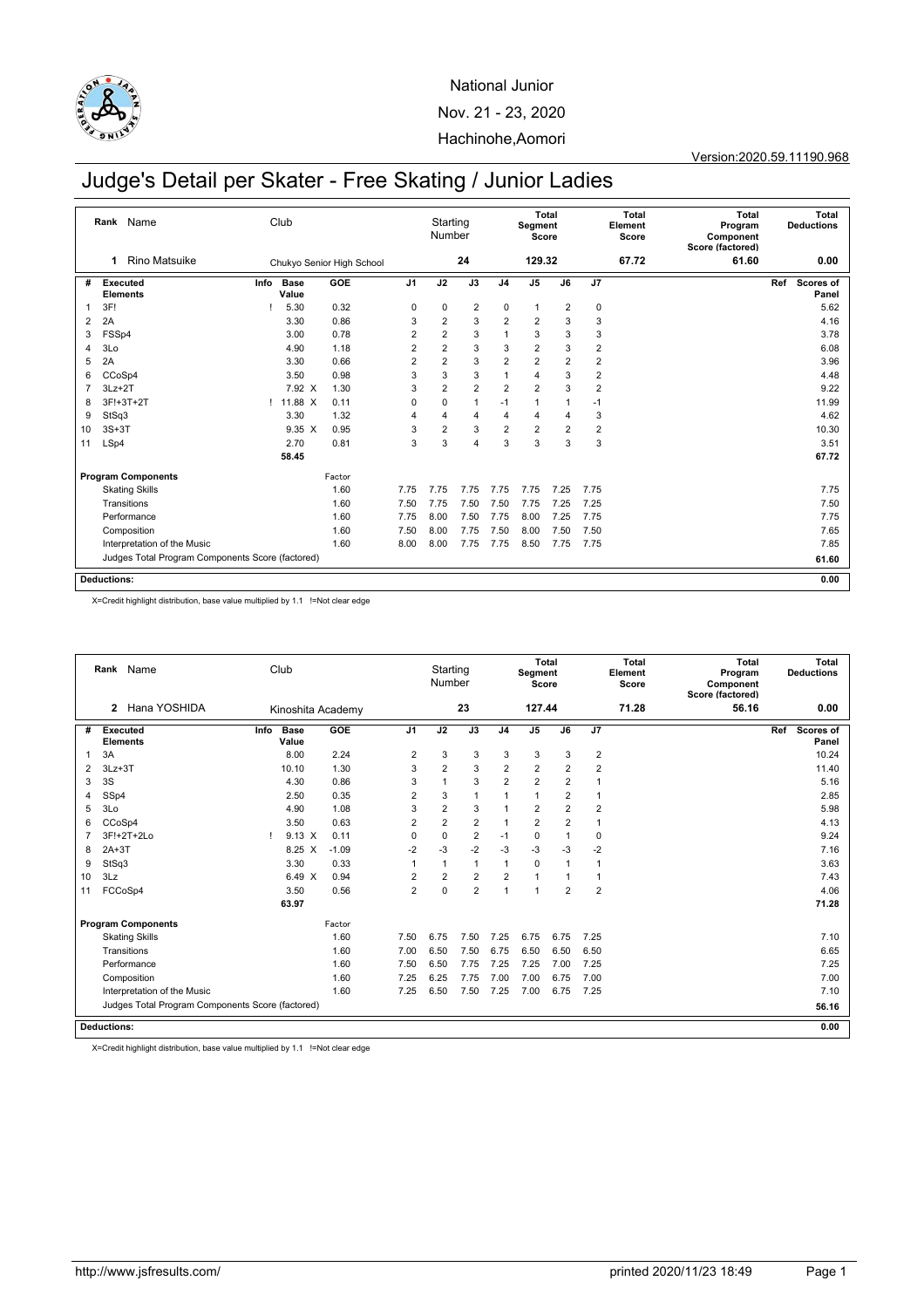

Version:2020.59.11190.968

# Judge's Detail per Skater - Free Skating / Junior Ladies

|    | Rank Name                                        |      | Club                 |         |                | Starting<br>Number |                |                | Segment<br>Score | <b>Total</b>   |                | <b>Total</b><br>Element<br>Score | <b>Total</b><br>Program<br>Component<br>Score (factored) |     | Total<br><b>Deductions</b> |
|----|--------------------------------------------------|------|----------------------|---------|----------------|--------------------|----------------|----------------|------------------|----------------|----------------|----------------------------------|----------------------------------------------------------|-----|----------------------------|
|    | Mao SHIMADA<br>3                                 |      | Kinoshita Academy    |         |                |                    | 19             |                | 115.55           |                |                | 65.31                            | 50.24                                                    |     | 0.00                       |
| #  | Executed<br><b>Elements</b>                      | Info | <b>Base</b><br>Value | GOE     | J <sub>1</sub> | J2                 | J3             | J <sub>4</sub> | J5               | J6             | J7             |                                  |                                                          | Ref | Scores of<br>Panel         |
| 1  | 2A                                               |      | 3.30                 | 0.73    | 3              | $\overline{2}$     | $\overline{2}$ | $\overline{2}$ | $\overline{2}$   | 3              | $\mathbf{1}$   |                                  |                                                          |     | 4.03                       |
| 2  | $3Lz + 3T$                                       |      | 10.10                | 1.18    | $\overline{2}$ | $\overline{2}$     | $\overline{2}$ | $\overline{2}$ | 3                | $\overline{2}$ | $\overline{2}$ |                                  |                                                          |     | 11.28                      |
| 3  | 3Lo                                              |      | 4.90                 | 0.69    | $\overline{2}$ | 1                  | $\overline{1}$ | 1              | $\overline{2}$   | $\overline{2}$ | $\overline{1}$ |                                  |                                                          |     | 5.59                       |
| 4  | FSSp4                                            |      | 3.00                 | 0.60    | $\overline{2}$ | $\overline{2}$     | $\overline{2}$ |                | $\overline{2}$   | $\overline{2}$ | $\overline{2}$ |                                  |                                                          |     | 3.60                       |
| 5  | LSp4                                             |      | 2.70                 | 0.86    | 3              | 3                  | $\overline{4}$ | $\overline{4}$ | 3                | 3              | 3              |                                  |                                                          |     | 3.56                       |
| 6  | 3F!                                              |      | 5.30                 | 0.00    | 0              | $\mathbf 0$        | $\overline{1}$ | $-1$           | 0                | 1              | $-1$           |                                  |                                                          |     | 5.30                       |
| 7  | $3Sq+3T$                                         | q    | $9.35 \times$        | $-0.17$ | 0              | 0                  | $-1$           | $\mathbf 0$    | 0                | $-1$           | $-1$           |                                  |                                                          |     | 9.18                       |
| 8  | 2A+2T+2Lo                                        |      | $6.93 \times$        | 0.26    | 1              | 1                  | $\mathbf 0$    | $\mathbf{1}$   | 1                | 1              | 0              |                                  |                                                          |     | 7.19                       |
| 9  | 3Lz                                              |      | 6.49 X               | 1.42    | 3              | $\overline{2}$     | $\overline{2}$ | 3              | 3                | $\overline{2}$ | -1             |                                  |                                                          |     | 7.91                       |
| 10 | StSq2                                            |      | 2.60                 | 0.52    | $\overline{2}$ | $\overline{2}$     | $\overline{2}$ | $\overline{2}$ | $\overline{2}$   | $\overline{2}$ | $\overline{1}$ |                                  |                                                          |     | 3.12                       |
| 11 | CCoSp4                                           |      | 3.50                 | 1.05    | $\overline{2}$ | 3                  | 3              | 3              | 3                | 3              | 3              |                                  |                                                          |     | 4.55                       |
|    |                                                  |      | 58.17                |         |                |                    |                |                |                  |                |                |                                  |                                                          |     | 65.31                      |
|    | <b>Program Components</b>                        |      |                      | Factor  |                |                    |                |                |                  |                |                |                                  |                                                          |     |                            |
|    | <b>Skating Skills</b>                            |      |                      | 1.60    | 6.50           | 6.25               | 6.50           | 6.75           | 6.50             | 6.00           | 6.25           |                                  |                                                          |     | 6.40                       |
|    | Transitions                                      |      |                      | 1.60    | 6.25           | 6.00               | 6.25           | 6.25           | 6.25             | 5.75           | 5.75           |                                  |                                                          |     | 6.10                       |
|    | Performance                                      |      |                      | 1.60    | 6.50           | 5.75               | 6.50           | 6.25           | 6.50             | 6.00           | 6.50           |                                  |                                                          |     | 6.35                       |
|    | Composition                                      |      |                      | 1.60    | 6.50           | 5.75               | 6.50           | 6.50           | 6.50             | 6.00           | 6.00           |                                  |                                                          |     | 6.30                       |
|    | Interpretation of the Music                      |      |                      | 1.60    | 6.75           | 6.00               | 6.25           | 6.50           | 6.25             | 6.00           | 6.25           |                                  |                                                          |     | 6.25                       |
|    | Judges Total Program Components Score (factored) |      |                      |         |                |                    |                |                |                  |                |                |                                  |                                                          |     | 50.24                      |
|    | Deductions:                                      |      |                      |         |                |                    |                |                |                  |                |                |                                  |                                                          |     | 0.00                       |

X=Credit highlight distribution, base value multiplied by 1.1 !=Not clear edge q=jump landed on the quarter

|    |                                    | Rank Name                                        |      | Club                 |         |                | Starting<br>Number |                |                | Segment<br>Score | Total          |                | Total<br>Element<br>Score | Total<br>Program<br>Component<br>Score (factored) |     | Total<br><b>Deductions</b> |
|----|------------------------------------|--------------------------------------------------|------|----------------------|---------|----------------|--------------------|----------------|----------------|------------------|----------------|----------------|---------------------------|---------------------------------------------------|-----|----------------------------|
|    | 4                                  | <b>AYUMI SHIBAYAMA</b>                           |      | Kinoshita Academy    |         |                |                    | 21             |                | 112.60           |                |                | 63.32                     | 49.28                                             |     | 0.00                       |
| #  | <b>Executed</b><br><b>Elements</b> |                                                  | Info | <b>Base</b><br>Value | GOE     | J <sub>1</sub> | J2                 | J3             | J <sub>4</sub> | J <sub>5</sub>   | J6             | J7             |                           |                                                   | Ref | Scores of<br>Panel         |
| 1  | $3Lz + 3T$                         |                                                  |      | 10.10                | 0.59    | $\mathbf{1}$   | $\overline{2}$     | 2              | $-1$           | $\mathbf{1}$     | $\mathbf 0$    | 1              |                           |                                                   |     | 10.69                      |
| 2  | 2A                                 |                                                  |      | 3.30                 | 0.33    | $\overline{2}$ |                    | $\overline{1}$ | 1              | 1                | 1              |                |                           |                                                   |     | 3.63                       |
| 3  | 3Lo                                |                                                  |      | 4.90                 | 0.29    |                | $\overline{1}$     | $\mathbf 0$    | 1              | 1                | 0              | 0              |                           |                                                   |     | 5.19                       |
| 4  | FSSp3                              |                                                  |      | 2.60                 | 0.52    | $\overline{2}$ | $\Omega$           | $\overline{2}$ | $\overline{2}$ | $\overline{2}$   | 3              | $\overline{2}$ |                           |                                                   |     | 3.12                       |
| 5  | 3F!                                |                                                  |      | 5.30                 | $-0.11$ | $\Omega$       | $\mathbf 0$        | $\overline{1}$ | $-1$           | 0                | $\mathbf 0$    | $-1$           |                           |                                                   |     | 5.19                       |
| 6  | CCoSp4                             |                                                  |      | 3.50                 | 0.77    | $\overline{2}$ | 3                  | $\overline{2}$ | $\overline{2}$ | $\overline{2}$   | $\overline{2}$ | 3              |                           |                                                   |     | 4.27                       |
| 7  | StSq2                              |                                                  |      | 2.60                 | 0.47    | 1              | $\overline{2}$     | $\overline{2}$ | $\overline{2}$ | $\overline{2}$   | $\overline{2}$ | 1              |                           |                                                   |     | 3.07                       |
| 8  |                                    | $3Lz+2T+2Lo$                                     |      | 9.79 X               | 0.83    | $\overline{2}$ | $\overline{2}$     | $\overline{1}$ | $\overline{2}$ | 1                | 1              | 0              |                           |                                                   |     | 10.62                      |
| 9  | $2A+3T$                            |                                                  |      | 8.25 X               | 0.42    | $\overline{2}$ | 1                  | $\overline{1}$ | 1              | 1                | 1              | $\mathbf 0$    |                           |                                                   |     | 8.67                       |
| 10 | 3S                                 |                                                  |      | 4.73 X               | 0.52    | $\overline{2}$ | 1                  | $\overline{1}$ | $\overline{2}$ | $\mathbf{1}$     | 0              | $\mathbf{1}$   |                           |                                                   |     | 5.25                       |
| 11 | LSp4                               |                                                  |      | 2.70                 | 0.92    | 2              | $\overline{2}$     | $\overline{4}$ | 4              | 3                | 4              | $\overline{4}$ |                           |                                                   |     | 3.62                       |
|    |                                    |                                                  |      | 57.77                |         |                |                    |                |                |                  |                |                |                           |                                                   |     | 63.32                      |
|    |                                    | <b>Program Components</b>                        |      |                      | Factor  |                |                    |                |                |                  |                |                |                           |                                                   |     |                            |
|    |                                    | <b>Skating Skills</b>                            |      |                      | 1.60    | 6.25           | 6.00               | 6.50           | 6.50           | 6.00             | 6.25           | 5.75           |                           |                                                   |     | 6.20                       |
|    |                                    | Transitions                                      |      |                      | 1.60    | 5.75           | 5.75               | 6.25           | 6.25           | 6.00             | 6.00           | 5.50           |                           |                                                   |     | 5.95                       |
|    |                                    | Performance                                      |      |                      | 1.60    | 6.00           | 5.75               | 6.50           | 7.25           | 6.25             | 6.00           | 6.25           |                           |                                                   |     | 6.20                       |
|    |                                    | Composition                                      |      |                      | 1.60    | 6.25           | 6.00               | 6.50           | 7.00           | 6.25             | 6.25           | 6.00           |                           |                                                   |     | 6.25                       |
|    |                                    | Interpretation of the Music                      |      |                      | 1.60    | 6.00           | 6.00               | 6.25           | 7.00           | 6.25             | 6.25           | 6.25           |                           |                                                   |     | 6.20                       |
|    |                                    | Judges Total Program Components Score (factored) |      |                      |         |                |                    |                |                |                  |                |                |                           |                                                   |     | 49.28                      |
|    | <b>Deductions:</b>                 |                                                  |      |                      |         |                |                    |                |                |                  |                |                |                           |                                                   |     | 0.00                       |

X=Credit highlight distribution, base value multiplied by 1.1 !=Not clear edge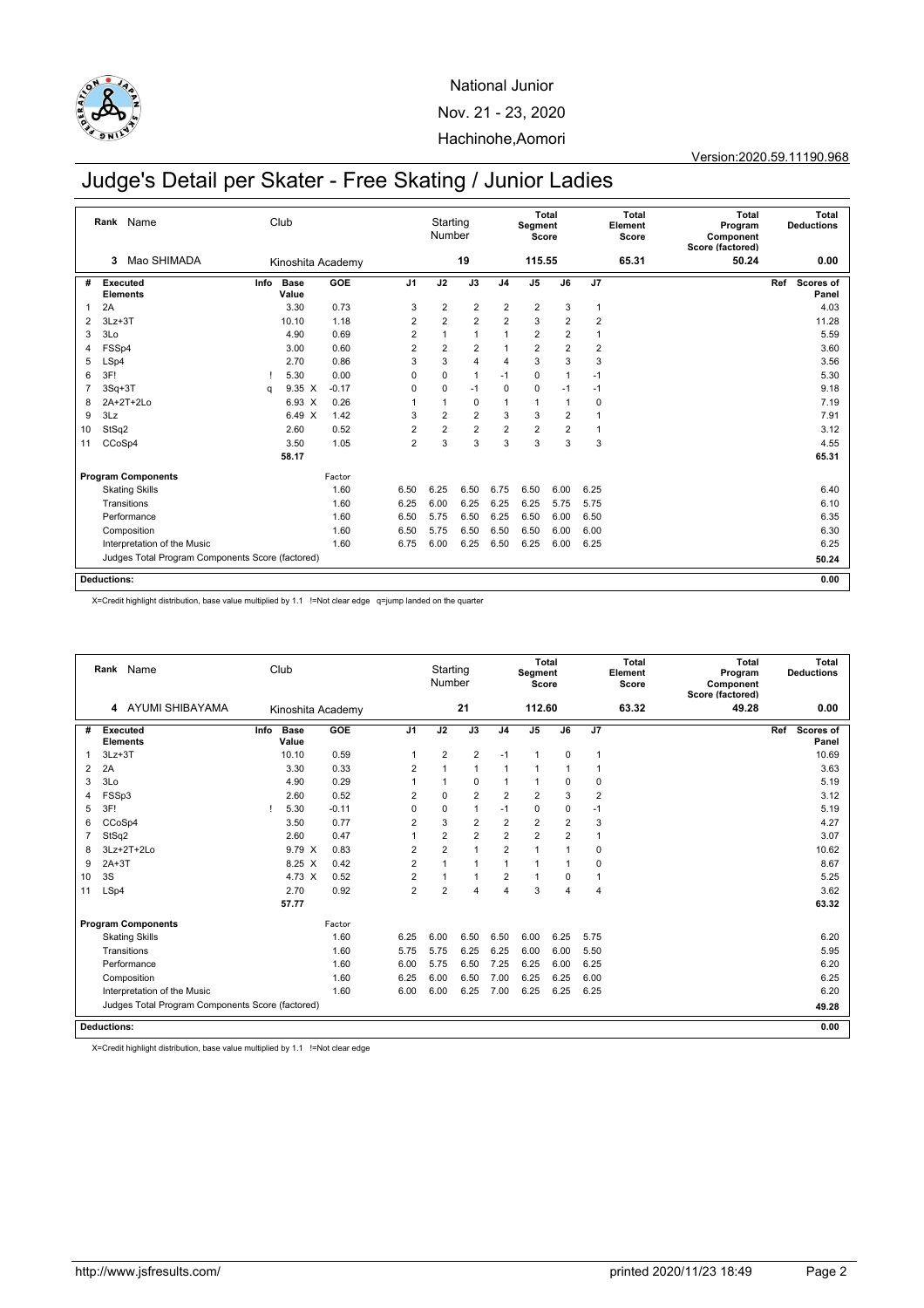

Version:2020.59.11190.968

# Judge's Detail per Skater - Free Skating / Junior Ladies

|                | Rank Name                                        |         | Club                 |                           |                | Starting<br>Number |                |                | Total<br>Segment<br>Score |                |              | <b>Total</b><br>Element<br>Score | <b>Total</b><br>Program<br>Component<br>Score (factored) | Total<br><b>Deductions</b> |
|----------------|--------------------------------------------------|---------|----------------------|---------------------------|----------------|--------------------|----------------|----------------|---------------------------|----------------|--------------|----------------------------------|----------------------------------------------------------|----------------------------|
|                | Rion Sumiyoshi<br>5                              |         |                      | Komaba Gakuen Hich School |                |                    | 22             |                | 110.41                    |                |              | 58.69                            | 52.72                                                    | 1.00                       |
| #              | Executed<br><b>Elements</b>                      | Info    | <b>Base</b><br>Value | GOE                       | J <sub>1</sub> | J2                 | J3             | J <sub>4</sub> | J5                        | J6             | J7           |                                  |                                                          | Ref<br>Scores of<br>Panel  |
| 1              | $3F+3T<$                                         | $\,<\,$ | 8.66                 | $-0.85$                   | $-2$           | $-1$               | $-2$           | $-1$           | $-1$                      | $-2$           | $-2$         |                                  |                                                          | 7.81                       |
| $\overline{2}$ | 3Lz                                              |         | 5.90                 | 1.18                      | $\overline{2}$ | $\overline{2}$     | $\overline{2}$ | $\overline{2}$ | $\overline{2}$            | $\overline{2}$ | $\mathbf{1}$ |                                  |                                                          | 7.08                       |
| 3              | 2A                                               |         | 3.30                 | 0.59                      | -1             | $\overline{2}$     | $\overline{2}$ | 3              | $\overline{2}$            | 2              | 1            |                                  |                                                          | 3.89                       |
| 4              | LSp4                                             |         | 2.70                 | 0.76                      | $\overline{2}$ | $\overline{2}$     | 3              | 3              | 3                         | 3              | 3            |                                  |                                                          | 3.46                       |
| 5              | FCSp4                                            |         | 3.20                 | 0.45                      |                | $\overline{2}$     | $\mathbf{1}$   | 1              | $\overline{2}$            | 3              |              |                                  |                                                          | 3.65                       |
| 6              | 3Lo                                              |         | 4.90                 | 0.39                      | $\Omega$       |                    | $\mathbf{1}$   | 1              | 1                         | $\mathbf 0$    |              |                                  |                                                          | 5.29                       |
| $\overline{7}$ | $3F+2T$                                          |         | 7.26 X               | 0.64                      | $\overline{2}$ | 1                  | $\mathbf{1}$   | 2              | 1                         |                |              |                                  |                                                          | 7.90                       |
| 8              | StSq4                                            |         | 3.90                 | 1.09                      | 3              | 3                  | $\overline{2}$ | 3              | 3                         | 3              | 2            |                                  |                                                          | 4.99                       |
| 9              | 2A<                                              | $\prec$ | $2.90 \t X$          | $-1.32$                   | $-5$           | $-5$               | $-5$           | $-5$           | $-5$                      | $-5$           | $-5$         |                                  |                                                          | 1.58                       |
| 10             | 3S+3T<+2T                                        | $\prec$ | 9.86 X               | $-0.95$                   | $-2$           | $-2$               | $-3$           | $-2$           | $-2$                      | $-2$           | $-3$         |                                  |                                                          | 8.91                       |
| 11             | CCoSp4                                           |         | 3.50                 | 0.63                      | $\overline{2}$ | $\overline{2}$     | $\mathbf{1}$   | $\overline{2}$ | $\overline{2}$            | 1              | 3            |                                  |                                                          | 4.13                       |
|                |                                                  |         | 56.08                |                           |                |                    |                |                |                           |                |              |                                  |                                                          | 58.69                      |
|                | <b>Program Components</b>                        |         |                      | Factor                    |                |                    |                |                |                           |                |              |                                  |                                                          |                            |
|                | <b>Skating Skills</b>                            |         |                      | 1.60                      | 6.50           | 6.50               | 6.75           | 7.00           | 7.25                      | 6.50           | 6.75         |                                  |                                                          | 6.70                       |
|                | Transitions                                      |         |                      | 1.60                      | 6.25           | 6.25               | 6.25           | 6.75           | 7.00                      | 6.00           | 6.50         |                                  |                                                          | 6.40                       |
|                | Performance                                      |         |                      | 1.60                      | 6.25           | 6.75               | 6.00           | 7.00           | 7.00                      | 6.25           | 7.00         |                                  |                                                          | 6.65                       |
|                | Composition                                      |         |                      | 1.60                      | 6.25           | 6.50               | 6.25           | 6.50           | 7.25                      | 6.00           | 7.00         |                                  |                                                          | 6.50                       |
|                | Interpretation of the Music                      |         |                      | 1.60                      | 6.50           | 6.75               | 6.00           | 6.50           | 7.50                      | 6.50           | 7.25         |                                  |                                                          | 6.70                       |
|                | Judges Total Program Components Score (factored) |         |                      |                           |                |                    |                |                |                           |                |              |                                  |                                                          | 52.72                      |
|                | <b>Deductions:</b>                               |         | Falls: -1.00 (1)     |                           |                |                    |                |                |                           |                |              |                                  |                                                          | $-1.00$                    |

<=Under-rotated jump X=Credit highlight distribution, base value multiplied by 1.1

|    | Rank Name                                        |      | Club                 |         |                | Starting<br>Number |                |                | <b>Total</b><br>Segment<br>Score |                |                | <b>Total</b><br>Element<br>Score | <b>Total</b><br>Program<br>Component<br>Score (factored) |     | Total<br><b>Deductions</b> |
|----|--------------------------------------------------|------|----------------------|---------|----------------|--------------------|----------------|----------------|----------------------------------|----------------|----------------|----------------------------------|----------------------------------------------------------|-----|----------------------------|
|    | Ami NAKAI<br>6                                   |      |                      |         |                |                    | 18             |                | 109.78                           |                |                | 60.98                            | 48.80                                                    |     | 0.00                       |
| #  | Executed<br><b>Elements</b>                      | Info | <b>Base</b><br>Value | GOE     | J <sub>1</sub> | J2                 | J3             | J <sub>4</sub> | J <sub>5</sub>                   | J6             | J7             |                                  |                                                          | Ref | Scores of<br>Panel         |
| 1  | 3A<<                                             | <<   | 3.30                 | $-1.65$ | $-5$           | $-5$               | $-4$           | $-5$           | -5                               | $-5$           | $-5$           |                                  |                                                          |     | 1.65                       |
| 2  | $3Lz + 3T$                                       |      | 10.10                | 0.94    | $\overline{2}$ | $\overline{2}$     | $\overline{2}$ | $\overline{2}$ | $\overline{2}$                   | $\mathbf 0$    | $\mathbf 0$    |                                  |                                                          |     | 11.04                      |
| 3  | 3Lo                                              |      | 4.90                 | 0.78    | $\overline{2}$ | $\overline{2}$     | 2              | 1              | $\overline{2}$                   | 1              | 0              |                                  |                                                          |     | 5.68                       |
| 4  | 2A                                               |      | 3.30                 | 0.46    |                | 1                  | $\overline{2}$ | $\overline{2}$ | $\overline{2}$                   | 1              | 1              |                                  |                                                          |     | 3.76                       |
| 5  | FSSp3                                            |      | 2.60                 | 0.42    |                | $\overline{2}$     | 1              | 1              | $\overline{2}$                   | $\overline{2}$ | $\overline{2}$ |                                  |                                                          |     | 3.02                       |
| 6  | $2A+3T$                                          |      | 7.50                 | $-0.67$ | $-1$           | $-2$               | $-1$           | $-1$           | $-2$                             | $-2$           | $-2$           |                                  |                                                          |     | 6.83                       |
| 7  | 3F!+1Eu+3S                                       |      | ! 11.11 X            | $-0.42$ | $-1$           | $\mathbf 0$        | $\mathbf 0$    | $-1$           | $-1$                             | $-1$           | $-1$           |                                  |                                                          |     | 10.69                      |
| 8  | StSq2                                            |      | 2.60                 | 0.62    | $\overline{2}$ | 3                  | 3              | $\overline{2}$ | 3                                | $\overline{2}$ | $\overline{2}$ |                                  |                                                          |     | 3.22                       |
| 9  | 3Lz                                              |      | 6.49 X               | 0.94    | $\overline{2}$ | $\overline{2}$     | $\overline{2}$ | 1              | $\overline{2}$                   | 1              | $\mathbf{1}$   |                                  |                                                          |     | 7.43                       |
| 10 | CCoSp4                                           |      | 3.50                 | 0.70    | $\overline{2}$ | $\overline{2}$     | $\overline{2}$ | $\overline{2}$ | $\overline{2}$                   | $\overline{2}$ | 3              |                                  |                                                          |     | 4.20                       |
| 11 | LSp4                                             |      | 2.70                 | 0.76    | 3              | 3                  | 3              | 3              | $\overline{2}$                   | $\overline{2}$ | 3              |                                  |                                                          |     | 3.46                       |
|    |                                                  |      | 58.10                |         |                |                    |                |                |                                  |                |                |                                  |                                                          |     | 60.98                      |
|    | <b>Program Components</b>                        |      |                      | Factor  |                |                    |                |                |                                  |                |                |                                  |                                                          |     |                            |
|    | <b>Skating Skills</b>                            |      |                      | 1.60    | 6.25           | 5.75               | 6.25           | 6.50           | 6.25                             | 5.50           | 5.50           |                                  |                                                          |     | 6.00                       |
|    | Transitions                                      |      |                      | 1.60    | 6.25           | 5.50               | 6.25           | 6.00           | 6.25                             | 5.25           | 5.25           |                                  |                                                          |     | 5.85                       |
|    | Performance                                      |      |                      | 1.60    | 6.50           | 6.25               | 6.50           | 6.50           | 6.75                             | 5.25           | 5.75           |                                  |                                                          |     | 6.30                       |
|    | Composition                                      |      |                      | 1.60    | 6.25           | 5.75               | 6.50           | 6.25           | 6.50                             | 5.75           | 5.75           |                                  |                                                          |     | 6.10                       |
|    | Interpretation of the Music                      |      |                      | 1.60    | 6.50           | 6.00               | 6.25           | 6.50           | 6.50                             | 5.50           | 6.00           |                                  |                                                          |     | 6.25                       |
|    | Judges Total Program Components Score (factored) |      |                      |         |                |                    |                |                |                                  |                |                |                                  |                                                          |     | 48.80                      |
|    | <b>Deductions:</b>                               |      |                      |         |                |                    |                |                |                                  |                |                |                                  |                                                          |     | 0.00                       |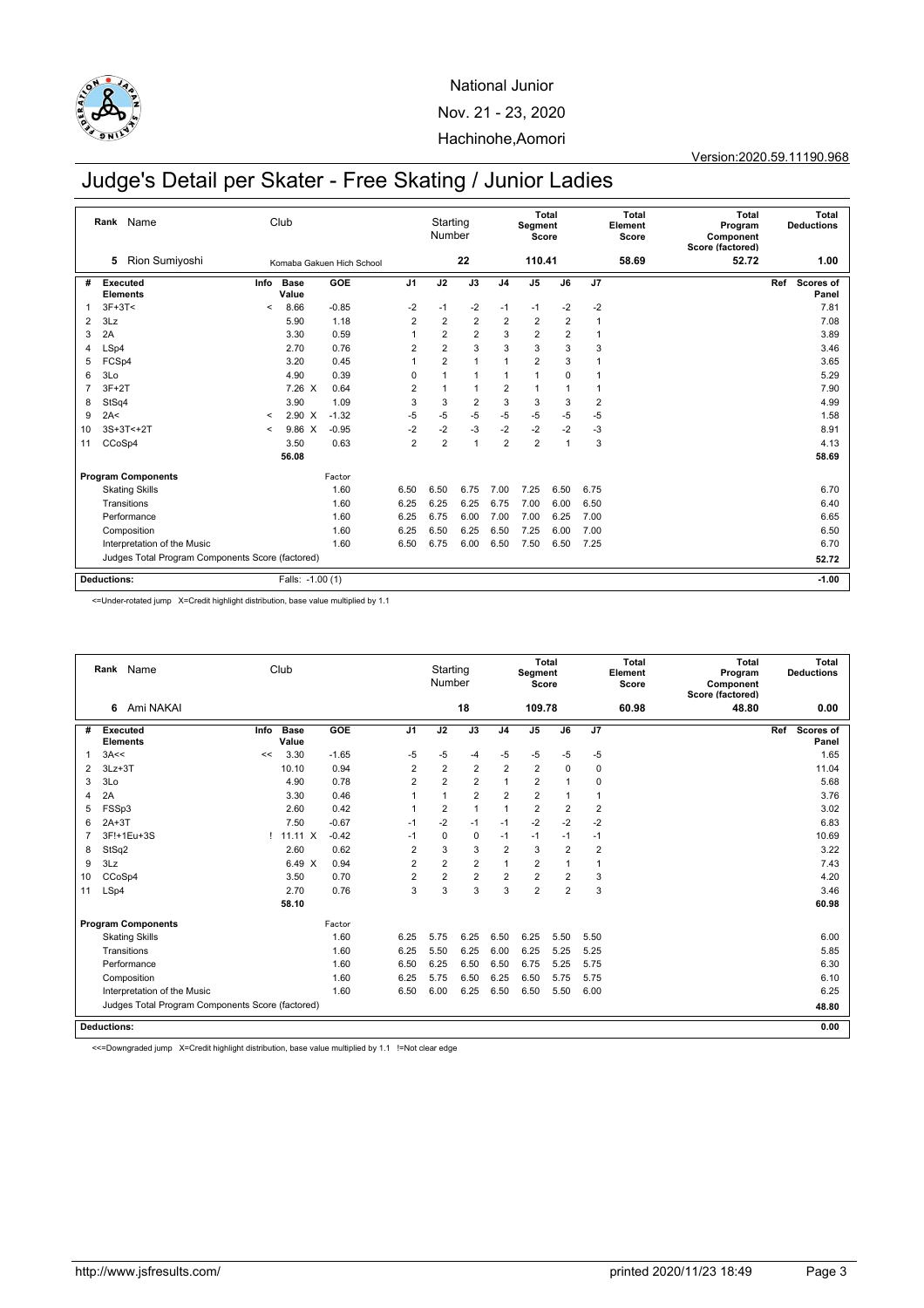

#### Version:2020.59.11190.968

# Judge's Detail per Skater - Free Skating / Junior Ladies

|    | Rank Name                                        |         | Club                 |         |                | Starting<br>Number |                |                | Segment<br>Score | Total          |                         | <b>Total</b><br>Element<br>Score | <b>Total</b><br>Program<br>Component<br>Score (factored) |     | Total<br><b>Deductions</b> |
|----|--------------------------------------------------|---------|----------------------|---------|----------------|--------------------|----------------|----------------|------------------|----------------|-------------------------|----------------------------------|----------------------------------------------------------|-----|----------------------------|
|    | Natsu SUZUKI<br>7                                |         |                      |         |                |                    | 15             |                | 104.54           |                |                         | 54.70                            | 49.84                                                    |     | 0.00                       |
| #  | Executed<br><b>Elements</b>                      | Info    | <b>Base</b><br>Value | GOE     | J <sub>1</sub> | J2                 | J3             | J <sub>4</sub> | J <sub>5</sub>   | J6             | J7                      |                                  |                                                          | Ref | <b>Scores of</b><br>Panel  |
|    | 3Lz                                              |         | 5.90                 | 0.00    | -1             | $\mathbf{1}$       | $\mathbf 0$    | $\mathbf 0$    | $\mathbf 0$      | $-1$           | $-1$                    |                                  |                                                          |     | 5.90                       |
| 2  | $3S+3T$                                          |         | 8.50                 | 0.52    |                | $\overline{2}$     | $\overline{1}$ | 1              | $\overline{2}$   | 1              | $\overline{1}$          |                                  |                                                          |     | 9.02                       |
| 3  | $3Lo+2T$                                         |         | 6.20                 | 0.20    |                | $\mathbf{1}$       | $\mathbf 0$    | $\mathbf 0$    | $\mathbf{1}$     | 0              | 0                       |                                  |                                                          |     | 6.40                       |
| 4  | LSp4                                             |         | 2.70                 | 0.32    |                | $\overline{1}$     | $\overline{1}$ | 1              | 1                | $\overline{2}$ | $\overline{2}$          |                                  |                                                          |     | 3.02                       |
| 5  | 2F                                               |         | 1.80                 | 0.11    | 0              | $\mathbf{1}$       | 1              | 1              | 0                | 1              | 0                       |                                  |                                                          |     | 1.91                       |
| 6  | $2A+3T$                                          |         | 8.25 X               | 0.59    | $\overline{2}$ | $\overline{2}$     | $\overline{1}$ | $\overline{2}$ | $\mathbf{1}$     | $\mathbf 0$    | $\mathbf{1}$            |                                  |                                                          |     | 8.84                       |
| 7  | 3Lo<                                             | $\prec$ | 4.31 X               | $-0.94$ | -2             | $-2$               | $-2$           | $-3$           | $-2$             | -3             | $-3$                    |                                  |                                                          |     | 3.37                       |
| 8  | StSq3                                            |         | 3.30                 | 0.92    | $\overline{2}$ | 3                  | 2              | 3              | 3                | 3              | 3                       |                                  |                                                          |     | 4.22                       |
| 9  | 2A                                               |         | $3.63 \times$        | 0.59    | $\overline{2}$ | $\overline{2}$     | $\overline{2}$ | $\overline{2}$ | $\overline{2}$   | 1              | $\overline{1}$          |                                  |                                                          |     | 4.22                       |
| 10 | FSSp4                                            |         | 3.00                 | 0.60    | $\overline{2}$ | $\overline{2}$     | $\overline{2}$ | 1              | $\overline{2}$   | $\overline{2}$ | $\overline{\mathbf{c}}$ |                                  |                                                          |     | 3.60                       |
| 11 | CCoSp4                                           |         | 3.50                 | 0.70    | $\overline{2}$ | $\overline{2}$     | $\overline{2}$ | $\overline{2}$ | $\overline{2}$   | $\overline{2}$ | 3                       |                                  |                                                          |     | 4.20                       |
|    |                                                  |         | 51.09                |         |                |                    |                |                |                  |                |                         |                                  |                                                          |     | 54.70                      |
|    | <b>Program Components</b>                        |         |                      | Factor  |                |                    |                |                |                  |                |                         |                                  |                                                          |     |                            |
|    | <b>Skating Skills</b>                            |         |                      | 1.60    | 6.00           | 6.25               | 6.50           | 6.50           | 6.00             | 5.75           | 6.25                    |                                  |                                                          |     | 6.20                       |
|    | Transitions                                      |         |                      | 1.60    | 6.00           | 6.00               | 6.00           | 6.00           | 5.75             | 5.50           | 6.25                    |                                  |                                                          |     | 5.95                       |
|    | Performance                                      |         |                      | 1.60    | 6.25           | 6.00               | 6.25           | 6.50           | 6.25             | 6.00           | 6.50                    |                                  |                                                          |     | 6.25                       |
|    | Composition                                      |         |                      | 1.60    | 6.25           | 6.25               | 6.50           | 6.75           | 6.00             | 5.75           | 6.50                    |                                  |                                                          |     | 6.30                       |
|    | Interpretation of the Music                      |         |                      | 1.60    | 6.25           | 6.25               | 6.50           | 6.75           | 6.50             | 6.00           | 6.75                    |                                  |                                                          |     | 6.45                       |
|    | Judges Total Program Components Score (factored) |         |                      |         |                |                    |                |                |                  |                |                         |                                  |                                                          |     | 49.84                      |
|    | <b>Deductions:</b>                               |         |                      |         |                |                    |                |                |                  |                |                         |                                  |                                                          |     | 0.00                       |

<=Under-rotated jump X=Credit highlight distribution, base value multiplied by 1.1

|    | Rank Name                                        |         | Club                 |         |                | Starting<br>Number |                |                | Segment<br>Score | Total          |                | <b>Total</b><br>Element<br>Score | <b>Total</b><br>Program<br>Component<br>Score (factored) | Total<br><b>Deductions</b>       |
|----|--------------------------------------------------|---------|----------------------|---------|----------------|--------------------|----------------|----------------|------------------|----------------|----------------|----------------------------------|----------------------------------------------------------|----------------------------------|
|    | Mone CHIBA<br>8                                  |         | <b>SENDAI FSC</b>    |         |                |                    | 12             |                | 99.30            |                |                | 52.02                            | 47.28                                                    | 0.00                             |
| #  | <b>Executed</b><br><b>Elements</b>               | Info    | <b>Base</b><br>Value | GOE     | J <sub>1</sub> | J2                 | J3             | J <sub>4</sub> | J <sub>5</sub>   | J6             | J7             |                                  |                                                          | Ref<br><b>Scores of</b><br>Panel |
| 1  | $3Lz<+3T$                                        | $\prec$ | 8.92                 | $-0.75$ | $-1$           | $-1$               | $-1$           | $-2$           | $-2$             | $-2$           | $-2$           |                                  |                                                          | 8.17                             |
| 2  | 3S<                                              | $\prec$ | 3.44                 | $-0.55$ | $-1$           | $-1$               | $-1$           | $-2$           | $-2$             | $-2$           | $-2$           |                                  |                                                          | 2.89                             |
| 3  | 2A                                               |         | 3.30                 | 0.33    | $\overline{2}$ | $\mathbf{1}$       | $\mathbf{1}$   | 1              | $\mathbf{1}$     | $\mathbf 0$    | $\mathbf{1}$   |                                  |                                                          | 3.63                             |
| 4  | CCoSp4                                           |         | 3.50                 | 0.56    | $\mathbf{1}$   | $\overline{2}$     | $\overline{1}$ | $\overline{2}$ | $\mathbf{1}$     | $\overline{2}$ | $\overline{2}$ |                                  |                                                          | 4.06                             |
| 5  | 3Lz<                                             | $\,<$   | 4.72                 | $-0.75$ | $-1$           | $-1$               | $-1$           | $-2$           | $-2$             | $-2$           | $-2$           |                                  |                                                          | 3.97                             |
| 6  | 3F!+2T+2Lo                                       |         | $9.13 \times$        | $-0.53$ | $-1$           | $\mathbf 0$        | $-1$           | $-1$           | $-1$             | $-1$           | $-2$           |                                  |                                                          | 8.60                             |
| 7  | StSq2                                            |         | 2.60                 | 0.42    | $\overline{2}$ | $\overline{2}$     | $\mathbf{1}$   | 1              | $\mathbf{1}$     | $\overline{2}$ | $\overline{2}$ |                                  |                                                          | 3.02                             |
| 8  | FCCoSp4                                          |         | 3.50                 | 0.63    | $\overline{1}$ | $\overline{2}$     | $\mathbf{1}$   | $\overline{2}$ | $\overline{2}$   | $\overline{2}$ | $\overline{2}$ |                                  |                                                          | 4.13                             |
| 9  | 3F!+2T                                           |         | 7.26 X               | $-0.32$ | $-1$           | $\mathbf 0$        | $\mathbf 0$    | $-2$           | $-1$             | $\mathbf 0$    | $-1$           |                                  |                                                          | 6.94                             |
| 10 | 3Lo<                                             | $\prec$ | $4.31 \times$        | $-1.10$ | $-3$           | $-3$               | $-2$           | $-3$           | $-2$             | $-3$           | $-3$           |                                  |                                                          | 3.21                             |
| 11 | LSp4                                             |         | 2.70                 | 0.70    | 3              | $\overline{2}$     | 3              | $\overline{2}$ | $\overline{2}$   | 3              | $\overline{4}$ |                                  |                                                          | 3.40                             |
|    |                                                  |         | 53.38                |         |                |                    |                |                |                  |                |                |                                  |                                                          | 52.02                            |
|    | <b>Program Components</b>                        |         |                      | Factor  |                |                    |                |                |                  |                |                |                                  |                                                          |                                  |
|    | <b>Skating Skills</b>                            |         |                      | 1.60    | 6.00           | 6.25               | 6.25           | 5.75           | 5.75             | 6.25           | 6.50           |                                  |                                                          | 6.10                             |
|    | Transitions                                      |         |                      | 1.60    | 5.75           | 6.00               | 5.50           | 5.25           | 5.25             | 6.00           | 6.00           |                                  |                                                          | 5.70                             |
|    | Performance                                      |         |                      | 1.60    | 6.00           | 6.00               | 5.50           | 5.50           | 5.50             | 6.25           | 6.50           |                                  |                                                          | 5.85                             |
|    | Composition                                      |         |                      | 1.60    | 6.25           | 5.75               | 5.75           | 5.50           | 5.75             | 6.00           | 6.50           |                                  |                                                          | 5.90                             |
|    | Interpretation of the Music                      |         |                      | 1.60    | 6.00           | 6.00               | 5.50           | 5.75           | 5.75             | 6.50           | 6.75           |                                  |                                                          | 6.00                             |
|    | Judges Total Program Components Score (factored) |         |                      |         |                |                    |                |                |                  |                |                |                                  |                                                          | 47.28                            |
|    | Deductions:                                      |         |                      |         |                |                    |                |                |                  |                |                |                                  |                                                          | 0.00                             |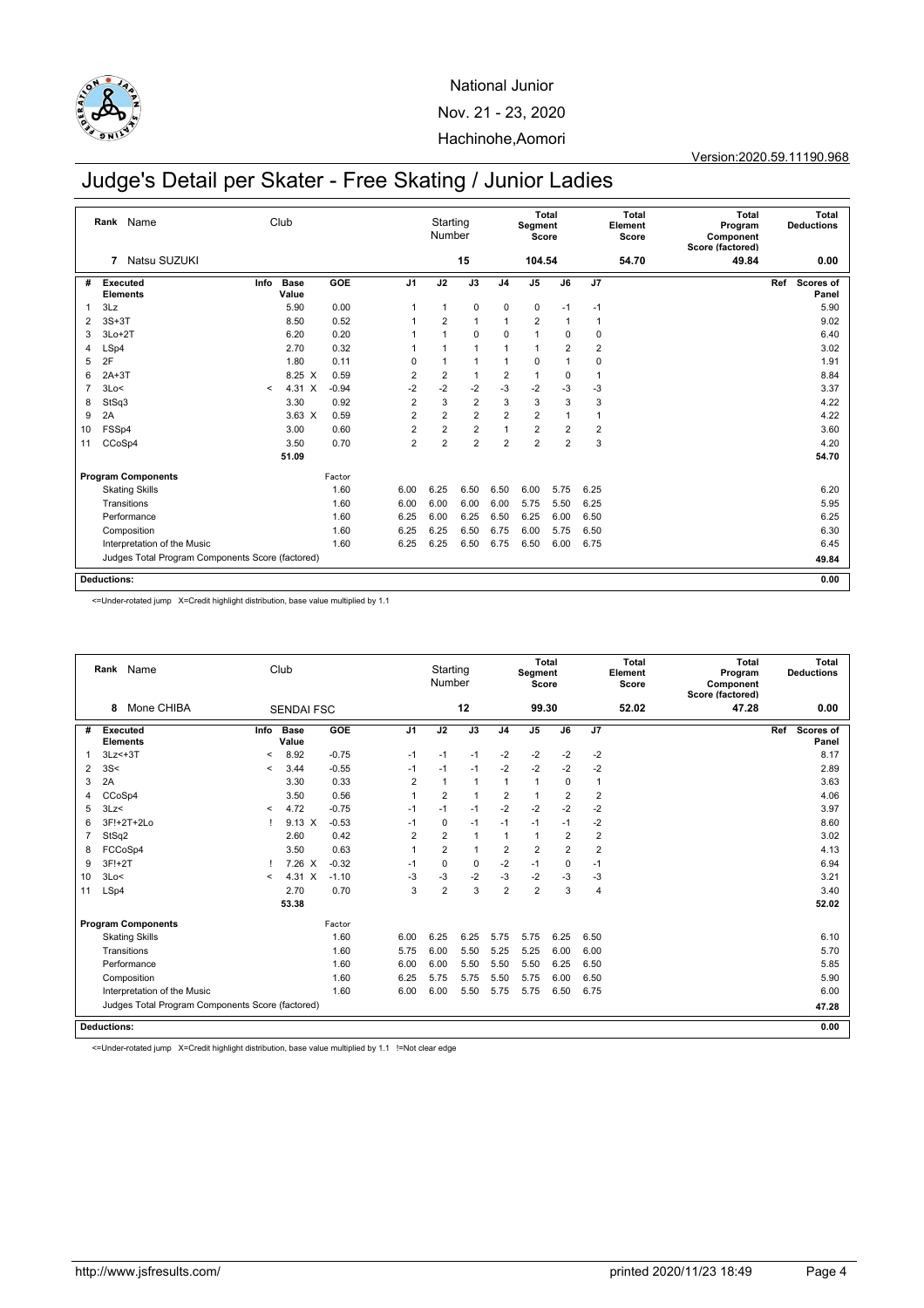

Version:2020.59.11190.968

# Judge's Detail per Skater - Free Skating / Junior Ladies

|                | Name<br>Rank                                     |         | Club                 |         |                | Starting<br>Number |                |                | Segment<br>Score | Total       |                | <b>Total</b><br>Element<br>Score | <b>Total</b><br>Program<br>Component<br>Score (factored) | Total<br><b>Deductions</b> |
|----------------|--------------------------------------------------|---------|----------------------|---------|----------------|--------------------|----------------|----------------|------------------|-------------|----------------|----------------------------------|----------------------------------------------------------|----------------------------|
|                | Juria TAMURA<br>9                                |         | <b>IRTS FSC</b>      |         |                |                    | 9              |                | 93.66            |             |                | 50.38                            | 43.28                                                    | 0.00                       |
| #              | Executed<br><b>Elements</b>                      | Info    | <b>Base</b><br>Value | GOE     | J <sub>1</sub> | J2                 | J3             | J <sub>4</sub> | J5               | J6          | J7             |                                  |                                                          | Scores of<br>Ref<br>Panel  |
| 1              | $3Lz + 3T <$                                     | $\,<$   | 9.26                 | $-1.53$ | $-2$           | $-3$               | $-2$           | $-2$           | $-3$             | $-3$        | -3             |                                  |                                                          | 7.73                       |
| 2              | 3Fe                                              | e       | 4.24                 | $-1.19$ | $-3$           | $-2$               | $-2$           | $-3$           | $-3$             | $-3$        | $-3$           |                                  |                                                          | 3.05                       |
| 3              | 2A                                               |         | 3.30                 | 0.26    | $\overline{2}$ | $\overline{2}$     | 0              | 0              | 1                |             | 0              |                                  |                                                          | 3.56                       |
| 4              | FSSp4                                            |         | 3.00                 | 0.36    |                | $\overline{2}$     | $\mathbf{1}$   | 1              | 1                |             | $\overline{2}$ |                                  |                                                          | 3.36                       |
| 5              | StSq3                                            |         | 3.30                 | 0.20    |                | $\overline{2}$     | $\mathbf{1}$   | 1              | 0                | $\mathbf 0$ | $\mathbf 0$    |                                  |                                                          | 3.50                       |
| 6              | CCoSp3V                                          |         | 2.25                 | 0.23    |                | 1                  | $\overline{2}$ | $\mathbf{1}$   | $\mathbf{1}$     |             | $\overline{1}$ |                                  |                                                          | 2.48                       |
| $\overline{7}$ | 3Lz                                              |         | 5.90                 | 0.71    | $\overline{2}$ |                    | $\mathbf{1}$   | $\overline{2}$ | 1                |             | 0              |                                  |                                                          | 6.61                       |
| 8              | 2A+2T+2Lo<                                       | $\prec$ | 6.56 X               | $-0.46$ | $-2$           | $-1$               | $-1$           | $-1$           | $-2$             | $-1$        | $-3$           |                                  |                                                          | 6.10                       |
| 9              | $3S+2T$                                          |         | 6.16 X               | 0.17    | $\overline{1}$ | 1                  | $\mathbf 0$    | $\mathbf{1}$   | $\mathbf 0$      | 0           | 0              |                                  |                                                          | 6.33                       |
| 10             | 3S                                               |         | 4.73 X               | 0.34    |                |                    | $\mathbf{1}$   | $\overline{1}$ | $\mathbf 0$      |             | 0              |                                  |                                                          | 5.07                       |
| 11             | LSp3                                             |         | 2.40                 | 0.19    | 1              | $\overline{2}$     | $\mathbf{1}$   | 0              | 1                | 1           | $\mathbf 0$    |                                  |                                                          | 2.59                       |
|                |                                                  |         | 51.10                |         |                |                    |                |                |                  |             |                |                                  |                                                          | 50.38                      |
|                | <b>Program Components</b>                        |         |                      | Factor  |                |                    |                |                |                  |             |                |                                  |                                                          |                            |
|                | <b>Skating Skills</b>                            |         |                      | 1.60    | 5.75           | 5.75               | 6.00           | 6.50           | 5.50             | 5.50        | 5.25           |                                  |                                                          | 5.70                       |
|                | Transitions                                      |         |                      | 1.60    | 5.25           | 5.00               | 5.25           | 6.00           | 5.25             | 5.00        | 4.75           |                                  |                                                          | 5.15                       |
|                | Performance                                      |         |                      | 1.60    | 5.50           | 5.25               | 5.50           | 6.25           | 5.25             | 5.25        | 5.00           |                                  |                                                          | 5.35                       |
|                | Composition                                      |         |                      | 1.60    | 5.50           | 5.25               | 5.50           | 6.50           | 5.50             | 5.00        | 5.25           |                                  |                                                          | 5.40                       |
|                | Interpretation of the Music                      |         |                      | 1.60    | 5.25           | 5.50               | 5.75           | 6.50           | 5.50             | 5.25        | 5.25           |                                  |                                                          | 5.45                       |
|                | Judges Total Program Components Score (factored) |         |                      |         |                |                    |                |                |                  |             |                |                                  |                                                          | 43.28                      |
|                | <b>Deductions:</b>                               |         |                      |         |                |                    |                |                |                  |             |                |                                  |                                                          | 0.00                       |

<=Under-rotated jump X=Credit highlight distribution, base value multiplied by 1.1 e=Wrong edge

|                |                    | Rank Name                                        |         | Club                 |                           |                | Starting<br>Number |                |                | Segment<br>Score | <b>Total</b> |                | <b>Total</b><br>Element<br>Score | <b>Total</b><br>Program<br>Component<br>Score (factored) |     | <b>Total</b><br><b>Deductions</b> |
|----------------|--------------------|--------------------------------------------------|---------|----------------------|---------------------------|----------------|--------------------|----------------|----------------|------------------|--------------|----------------|----------------------------------|----------------------------------------------------------|-----|-----------------------------------|
|                | 10                 | Sae SHIMIZU                                      |         |                      | <b>OSAKA SKATING CLUB</b> |                |                    | 2              |                | 93.41            |              |                | 51.49                            | 41.92                                                    |     | 0.00                              |
| #              | <b>Executed</b>    | <b>Elements</b>                                  | Info    | <b>Base</b><br>Value | GOE                       | J <sub>1</sub> | J2                 | J3             | J <sub>4</sub> | J <sub>5</sub>   | J6           | J7             |                                  |                                                          | Ref | Scores of<br>Panel                |
| 1              | $3Lz!+2T$          |                                                  |         | 7.20                 | $-0.35$                   | $-1$           | $\mathbf 0$        | $\mathbf 0$    | 0              | $-1$             | $-1$         | $-1$           |                                  |                                                          |     | 6.85                              |
| 2              | 3F                 |                                                  |         | 5.30                 | 0.74                      | $\overline{2}$ | $\overline{1}$     | $\overline{2}$ | $\overline{2}$ | $\overline{2}$   | 0            | $\mathbf 0$    |                                  |                                                          |     | 6.04                              |
| 3              | 3Lo                |                                                  |         | 4.90                 | 0.39                      | $\overline{1}$ | $\mathbf{1}$       | $\overline{1}$ | 1              | $\mathbf{1}$     | $\Omega$     | 0              |                                  |                                                          |     | 5.29                              |
| 4              | FSSp4              |                                                  |         | 3.00                 | 0.42                      |                | $\overline{2}$     | $\overline{1}$ | $\overline{2}$ | 1                | 1            | $\overline{2}$ |                                  |                                                          |     | 3.42                              |
| 5              |                    | 2A+1Eu+2F                                        |         | 5.60                 | 0.07                      |                | $\mathbf{1}$       | $\mathbf 0$    | $\Omega$       | 0                | $\mathbf 0$  | $\mathbf 0$    |                                  |                                                          |     | 5.67                              |
| 6              | 3Lz!               |                                                  |         | 6.49 X               | $-0.24$                   | $-1$           | $-1$               | $\overline{1}$ | 1              | 0                | $-1$         | $-1$           |                                  |                                                          |     | 6.25                              |
| $\overline{7}$ | 3S<                |                                                  | $\,<\,$ | 3.78 X               | $-0.48$                   | $-1$           | $-1$               | $-1$           | 1              | $-2$             | $-2$         | $-3$           |                                  |                                                          |     | 3.30                              |
| 8              | LSp4               |                                                  |         | 2.70                 | 0.54                      | $\overline{2}$ | $\overline{2}$     | $\overline{2}$ | $\overline{2}$ | $\overline{2}$   | 1            | $\overline{2}$ |                                  |                                                          |     | 3.24                              |
| 9              | StSq2              |                                                  |         | 2.60                 | 0.21                      |                | $\overline{2}$     | $\overline{1}$ | 1              | 0                | 1            | $\mathbf 0$    |                                  |                                                          |     | 2.81                              |
| 10             | $2A+2T$            |                                                  |         | $5.06 \text{ X}$     | 0.20                      | 1              | $\mathbf 0$        | $\overline{1}$ | 1              | 0                | $\mathbf 0$  | $\overline{1}$ |                                  |                                                          |     | 5.26                              |
| 11             | CCoSp3             |                                                  |         | 3.00                 | 0.36                      | $\overline{1}$ | $\overline{2}$     | 1              | $\overline{2}$ | 1                | $\mathbf 0$  | 1              |                                  |                                                          |     | 3.36                              |
|                |                    |                                                  |         | 49.63                |                           |                |                    |                |                |                  |              |                |                                  |                                                          |     | 51.49                             |
|                |                    | <b>Program Components</b>                        |         |                      | Factor                    |                |                    |                |                |                  |              |                |                                  |                                                          |     |                                   |
|                |                    | <b>Skating Skills</b>                            |         |                      | 1.60                      | 5.50           | 5.50               | 5.75           | 5.50           | 4.75             | 5.00         | 5.25           |                                  |                                                          |     | 5.35                              |
|                |                    | Transitions                                      |         |                      | 1.60                      | 5.25           | 5.25               | 5.50           | 5.25           | 4.50             | 4.50         | 5.00           |                                  |                                                          |     | 5.05                              |
|                |                    | Performance                                      |         |                      | 1.60                      | 5.25           | 5.25               | 5.50           | 5.50           | 4.75             | 4.75         | 5.50           |                                  |                                                          |     | 5.25                              |
|                |                    | Composition                                      |         |                      | 1.60                      | 5.50           | 5.25               | 5.50           | 5.75           | 4.75             | 4.75         | 5.50           |                                  |                                                          |     | 5.30                              |
|                |                    | Interpretation of the Music                      |         |                      | 1.60                      | 5.25           | 5.50               | 5.25           | 5.75           | 4.50             | 4.75         | 5.50           |                                  |                                                          |     | 5.25                              |
|                |                    | Judges Total Program Components Score (factored) |         |                      |                           |                |                    |                |                |                  |              |                |                                  |                                                          |     | 41.92                             |
|                | <b>Deductions:</b> |                                                  |         |                      |                           |                |                    |                |                |                  |              |                |                                  |                                                          |     | 0.00                              |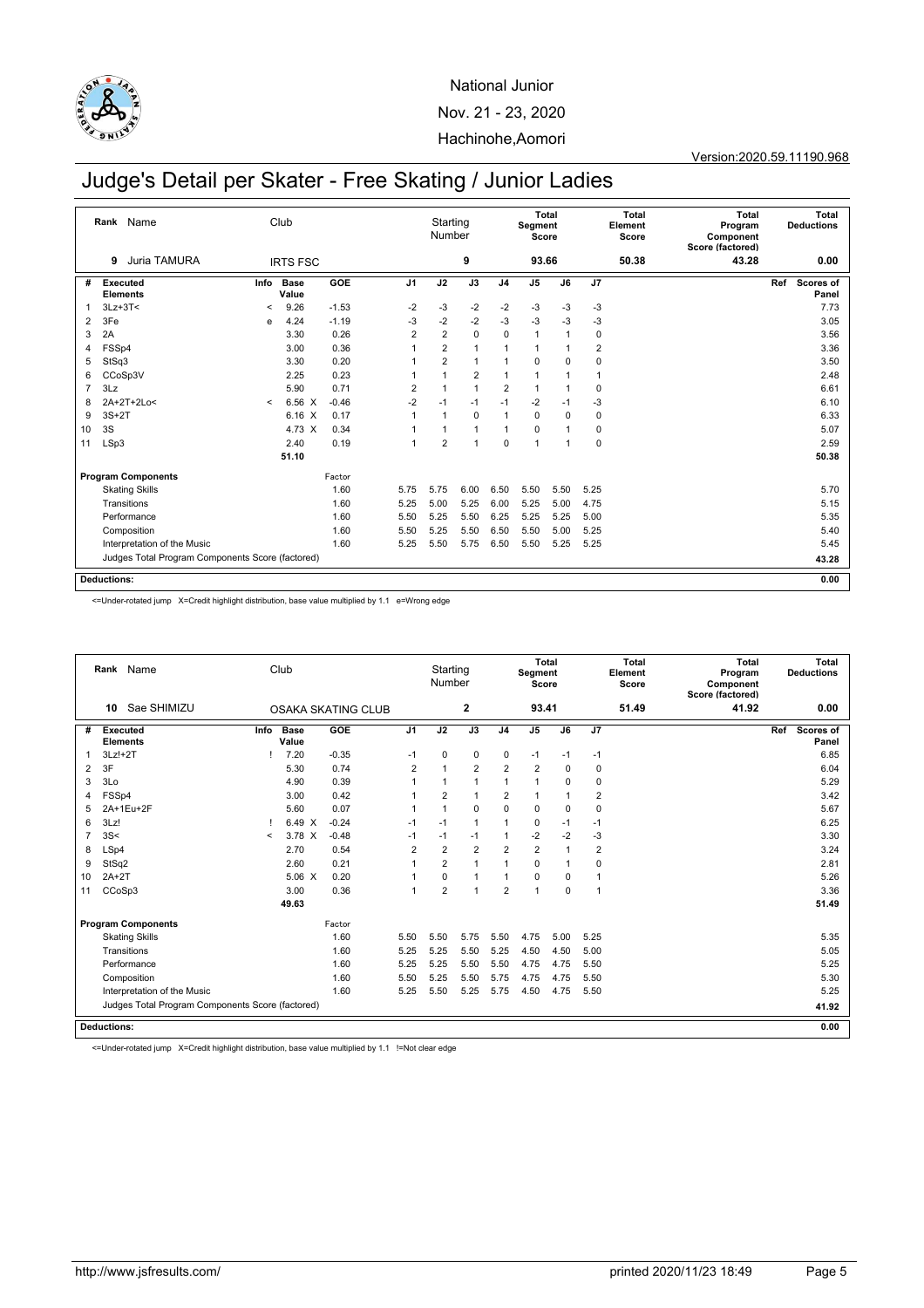

#### Version:2020.59.11190.968

# Judge's Detail per Skater - Free Skating / Junior Ladies

|    | Rank                               | Name                                             |      | Club             |         |                | Starting<br>Number |                |                | Segment<br>Score | Total          |                | Total<br>Element<br>Score | Total<br>Program<br>Component<br>Score (factored) |     | Total<br><b>Deductions</b> |
|----|------------------------------------|--------------------------------------------------|------|------------------|---------|----------------|--------------------|----------------|----------------|------------------|----------------|----------------|---------------------------|---------------------------------------------------|-----|----------------------------|
|    | 11                                 | Maria Egawa                                      |      |                  |         |                |                    | 16             |                | 92.32            |                |                | 45.00                     | 48.32                                             |     | 1.00                       |
| #  | <b>Executed</b><br><b>Elements</b> |                                                  | Info | Base<br>Value    | GOE     | J <sub>1</sub> | J2                 | J3             | J <sub>4</sub> | J <sub>5</sub>   | J6             | J7             |                           |                                                   | Ref | Scores of<br>Panel         |
| 1  | 1Lz                                |                                                  |      | 0.60             | $-0.10$ | $-1$           | $-3$               | $-1$           | $-2$           | $-2$             | $-1$           | $-2$           |                           |                                                   |     | 0.50                       |
| 2  | 3F                                 |                                                  |      | 5.30             | $-1.59$ | $-2$           | $-3$               | $-3$           | $-3$           | $-3$             | $-3$           | $-3$           |                           |                                                   |     | 3.71                       |
| 3  | $2A+3T<<$                          |                                                  | <<   | 4.60             | $-1.65$ | $-5$           | $-5$               | $-5$           | $-5$           | $-5$             | -5             | $-5$           |                           |                                                   |     | 2.95                       |
| 4  | FSSp4                              |                                                  |      | 3.00             | 0.54    | $\overline{2}$ | $\overline{1}$     | $\overline{2}$ | $\mathbf{1}$   | $\overline{2}$   | 3              | $\overline{2}$ |                           |                                                   |     | 3.54                       |
| 5  | StSq3                              |                                                  |      | 3.30             | 0.46    | $\overline{2}$ | 2                  | $\overline{2}$ | $\mathbf{1}$   | 1                | 1              | 1              |                           |                                                   |     | 3.76                       |
| 6  | 3Lz                                |                                                  |      | 5.90             | 0.71    | $\overline{2}$ | $\overline{2}$     | $\overline{2}$ | $\overline{1}$ | $\mathbf{1}$     | $\Omega$       | 0              |                           |                                                   |     | 6.61                       |
| 7  | $2A+3T$                            |                                                  |      | 8.25 X           | 0.67    | $\overline{2}$ | $\overline{2}$     | $\overline{2}$ | $\overline{2}$ | $\mathbf{1}$     | 1              | 1              |                           |                                                   |     | 8.92                       |
| 8  | CCoSp4                             |                                                  |      | 3.50             | 0.70    | $\overline{2}$ | $\overline{2}$     | $\overline{2}$ | $\overline{2}$ | $\overline{2}$   | $\overline{2}$ | $\overline{2}$ |                           |                                                   |     | 4.20                       |
| 9  | 3Lo<<                              |                                                  | <<   | $1.87 \times$    | $-0.85$ | $-5$           | $-5$               | $-5$           | $-5$           | $-5$             | $-5$           | $-5$           |                           |                                                   |     | 1.02                       |
| 10 | $3S+2T$                            |                                                  |      | 6.16<br>$\times$ | 0.34    | $\overline{2}$ | $\overline{1}$     | 1              | $\overline{1}$ | $\mathbf 0$      | $\mathbf 0$    | 1              |                           |                                                   |     | 6.50                       |
| 11 | LSp4                               |                                                  |      | 2.70             | 0.59    | 3              | $\overline{2}$     | 3              | $\mathbf{1}$   | $\overline{2}$   | $\overline{2}$ | $\overline{2}$ |                           |                                                   |     | 3.29                       |
|    |                                    |                                                  |      | 45.18            |         |                |                    |                |                |                  |                |                |                           |                                                   |     | 45.00                      |
|    |                                    | <b>Program Components</b>                        |      |                  | Factor  |                |                    |                |                |                  |                |                |                           |                                                   |     |                            |
|    |                                    | <b>Skating Skills</b>                            |      |                  | 1.60    | 6.25           | 6.25               | 6.75           | 6.75           | 6.00             | 5.75           | 6.25           |                           |                                                   |     | 6.30                       |
|    |                                    | Transitions                                      |      |                  | 1.60    | 5.75           | 5.75               | 6.50           | 6.25           | 5.75             | 5.25           | 5.75           |                           |                                                   |     | 5.85                       |
|    |                                    | Performance                                      |      |                  | 1.60    | 5.75           | 6.00               | 6.50           | 5.75           | 5.75             | 5.25           | 5.50           |                           |                                                   |     | 5.75                       |
|    |                                    | Composition                                      |      |                  | 1.60    | 6.25           | 6.00               | 6.75           | 6.25           | 6.00             | 5.50           | 6.25           |                           |                                                   |     | 6.15                       |
|    |                                    | Interpretation of the Music                      |      |                  | 1.60    | 5.75           | 6.00               | 6.50           | 6.50           | 6.00             | 5.25           | 6.50           |                           |                                                   |     | 6.15                       |
|    |                                    | Judges Total Program Components Score (factored) |      |                  |         |                |                    |                |                |                  |                |                |                           |                                                   |     | 48.32                      |
|    | <b>Deductions:</b>                 |                                                  |      | Falls: -1.00 (1) |         |                |                    |                |                |                  |                |                |                           |                                                   |     | $-1.00$                    |

<<=Downgraded jump X=Credit highlight distribution, base value multiplied by 1.1

|    | Rank Name<br>Chisato URAMATSU<br>12              |                  | Club                 |                           |                | Starting<br>Number |                |                | Segment<br>Score | Total          |                | <b>Total</b><br>Element<br>Score | <b>Total</b><br>Program<br>Component<br>Score (factored) | <b>Total</b><br><b>Deductions</b> |
|----|--------------------------------------------------|------------------|----------------------|---------------------------|----------------|--------------------|----------------|----------------|------------------|----------------|----------------|----------------------------------|----------------------------------------------------------|-----------------------------------|
|    |                                                  |                  |                      | Chukyo Senior High School |                |                    | 20             |                | 91.90            |                |                | 45.30                            | 47.60                                                    | 1.00                              |
| #  | <b>Executed</b><br><b>Elements</b>               | Info             | <b>Base</b><br>Value | GOE                       | J <sub>1</sub> | J2                 | J3             | J <sub>4</sub> | J <sub>5</sub>   | J6             | J7             |                                  |                                                          | Ref<br><b>Scores of</b><br>Panel  |
| 1  | $3F!+3T$                                         |                  | 9.50                 | $-0.11$                   | $-1$           | $-1$               | $\mathbf{1}$   | $\mathbf 0$    | $\mathbf 0$      | $\mathbf 0$    | 0              |                                  |                                                          | 9.39                              |
| 2  | $3Lz + 2T$                                       |                  | 7.20                 | 0.59                      |                | $\mathbf{1}$       | -1             | 1              | 1                | 0              | $\mathbf{1}$   |                                  |                                                          | 7.79                              |
| 3  | CCoSp4                                           |                  | 3.50                 | 0.56                      | 1              | $\overline{2}$     | $\overline{2}$ | 1              | $\overline{2}$   | $\overline{1}$ | $\overline{2}$ |                                  |                                                          | 4.06                              |
| 4  | 1A                                               |                  | 1.10                 | 0.00                      | $\Omega$       | $\Omega$           | $\mathbf 0$    | 0              | $\mathbf 0$      | 0              | $\mathbf 0$    |                                  |                                                          | 1.10                              |
| 5  | 3Lz                                              |                  | 5.90                 | 0.47                      | 1              | 1                  | $\mathbf 0$    | 1              | $\mathbf{1}$     | $\mathbf 0$    | $\overline{1}$ |                                  |                                                          | 6.37                              |
| 6  | FSSp3                                            |                  | 2.60                 | 0.36                      | $\overline{2}$ | 1                  | $\mathbf 0$    | 1              | 1                | $\overline{2}$ | $\overline{2}$ |                                  |                                                          | 2.96                              |
| 7  | StSq3                                            |                  | 3.30                 | 0.53                      | $\overline{2}$ | $\overline{2}$     | $\mathbf{1}$   | 1              | $\overline{2}$   | $\overline{2}$ | $\pmb{0}$      |                                  |                                                          | 3.83                              |
| 8  | 1F!                                              |                  | $0.55\ X$            | $-0.24$                   | $-4$           | $-5$               | $-5$           | $-5$           | $-5$             | $-4$           | $-5$           |                                  |                                                          | 0.31                              |
| 9  | 3Lo<<                                            | <<               | $1.87 \times$        | $-0.85$                   | $-5$           | $-5$               | $-5$           | $-5$           | $-5$             | $-5$           | $-5$           |                                  |                                                          | 1.02                              |
| 10 | 2A+2T+2Lo<                                       | $\,<\,$          | 6.56 X               | $-0.92$                   | $-3$           | $-2$               | $-2$           | $-3$           | $-3$             | $-3$           | $-4$           |                                  |                                                          | 5.64                              |
| 11 | LSp3                                             |                  | 2.40                 | 0.43                      | $\overline{2}$ | $\overline{2}$     | 3              | 1              | 1                | $\overline{2}$ | $\overline{2}$ |                                  |                                                          | 2.83                              |
|    |                                                  |                  | 44.48                |                           |                |                    |                |                |                  |                |                |                                  |                                                          | 45.30                             |
|    | <b>Program Components</b>                        |                  |                      | Factor                    |                |                    |                |                |                  |                |                |                                  |                                                          |                                   |
|    | <b>Skating Skills</b>                            |                  |                      | 1.60                      | 6.25           | 6.25               | 6.25           | 6.25           | 7.00             | 6.25           | 5.75           |                                  |                                                          | 6.25                              |
|    | Transitions                                      |                  |                      | 1.60                      | 6.00           | 5.75               | 5.50           | 5.75           | 6.75             | 6.00           | 5.50           |                                  |                                                          | 5.80                              |
|    | Performance                                      |                  |                      | 1.60                      | 5.75           | 6.00               | 5.50           | 5.75           | 6.75             | 6.00           | 5.25           |                                  |                                                          | 5.80                              |
|    | Composition                                      |                  |                      | 1.60                      | 6.00           | 6.00               | 5.75           | 6.00           | 7.00             | 6.25           | 5.50           |                                  |                                                          | 6.00                              |
|    | Interpretation of the Music                      |                  |                      | 1.60                      | 5.75           | 6.00               | 5.50           | 5.75           | 7.00             | 6.25           | 5.75           |                                  |                                                          | 5.90                              |
|    | Judges Total Program Components Score (factored) |                  |                      |                           |                |                    |                |                |                  |                |                | 47.60                            |                                                          |                                   |
|    | Deductions:                                      | Falls: -1.00 (1) |                      |                           |                |                    |                |                |                  |                |                |                                  | $-1.00$                                                  |                                   |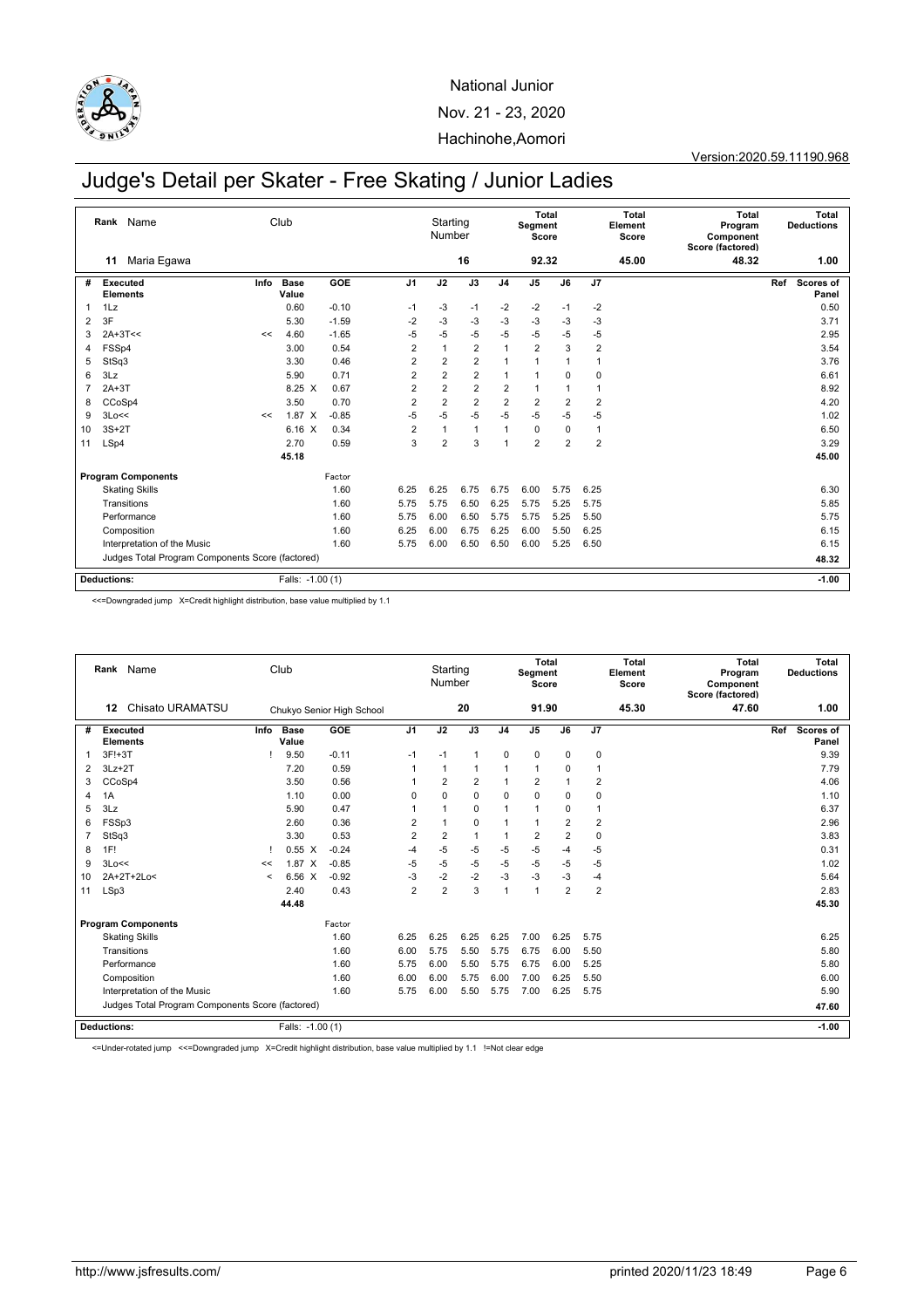

Version:2020.59.11190.968

# Judge's Detail per Skater - Free Skating / Junior Ladies

|    | Rank Name                                        |         | Club                 |         |                | Starting<br>Number |                |                | <b>Total</b><br>Segment<br>Score |                |                | <b>Total</b><br>Element<br>Score | <b>Total</b><br>Program<br>Component<br>Score (factored) |     | Total<br><b>Deductions</b> |
|----|--------------------------------------------------|---------|----------------------|---------|----------------|--------------------|----------------|----------------|----------------------------------|----------------|----------------|----------------------------------|----------------------------------------------------------|-----|----------------------------|
|    | Ikura KUSHIDA<br>13                              |         | Kinoshita Academy    |         |                |                    | 13             |                | 89.66                            |                |                | 45.54                            | 45.12                                                    |     | 1.00                       |
| #  | Executed<br><b>Elements</b>                      | Info    | <b>Base</b><br>Value | GOE     | J <sub>1</sub> | J2                 | J3             | J <sub>4</sub> | J <sub>5</sub>                   | J6             | J7             |                                  |                                                          | Ref | Scores of<br>Panel         |
|    | 3Lze                                             | e       | 4.72                 | $-0.85$ | -3             | $-2$               | $-1$           | -2             | $-1$                             | -2             | $-2$           |                                  |                                                          |     | 3.87                       |
| 2  | $2A+1T$                                          |         | 3.70                 | $-0.99$ | $-3$           | $-1$               | $-3$           | $-3$           | $-3$                             | $-3$           | $-3$           |                                  |                                                          |     | 2.71                       |
| 3  | 3Lo<                                             | $\,<\,$ | 3.92                 | $-1.96$ | $-5$           | $-5$               | $-5$           | $-5$           | $-5$                             | $-5$           | $-5$           |                                  |                                                          |     | 1.96                       |
| 4  | FSSp4                                            |         | 3.00                 | 0.42    | $\overline{1}$ | $\overline{2}$     | $\overline{1}$ | 1              | $\overline{2}$                   | 1              | $\overline{2}$ |                                  |                                                          |     | 3.42                       |
| 5  | LSp3                                             |         | 2.40                 | 0.24    |                | $\overline{2}$     | $\overline{1}$ | 1              | 1                                | $\mathbf 0$    | -1             |                                  |                                                          |     | 2.64                       |
| 6  | 3F                                               |         | 5.30                 | 0.42    | -1             | $\overline{1}$     | $\mathbf{1}$   | $\overline{2}$ | 0                                | $\mathbf 0$    | -1             |                                  |                                                          |     | 5.72                       |
|    | $3T+3Tq$                                         | q       | 9.24 X               | $-0.84$ | $-1$           | $-1$               | $-2$           | $-3$           | $-2$                             | $-3$           | $-2$           |                                  |                                                          |     | 8.40                       |
| 8  | 3Lo+REP                                          |         | 3.77 X               | $-1.57$ | $-3$           | $-3$               | $-4$           | $-3$           | $-4$                             | -3             | $-3$           |                                  |                                                          |     | 2.20                       |
| 9  | 3S+2T+2Lo                                        |         | 8.03 X               | 0.09    | $\mathbf 0$    | 1                  | $\mathbf 0$    | $\mathbf{1}$   | $\mathbf 0$                      | 0              | $-1$           |                                  |                                                          |     | 8.12                       |
| 10 | StSq2                                            |         | 2.60                 | 0.42    | $\overline{2}$ | $\overline{2}$     | $\overline{1}$ | $\overline{2}$ | 3                                | 0              | $\mathbf{1}$   |                                  |                                                          |     | 3.02                       |
| 11 | CCoSp3                                           |         | 3.00                 | 0.48    | $\mathbf{1}$   | $\overline{2}$     | 1              | 1              | $\overline{2}$                   | $\overline{2}$ | $\overline{2}$ |                                  |                                                          |     | 3.48                       |
|    |                                                  |         | 49.68                |         |                |                    |                |                |                                  |                |                |                                  |                                                          |     | 45.54                      |
|    | <b>Program Components</b>                        |         |                      | Factor  |                |                    |                |                |                                  |                |                |                                  |                                                          |     |                            |
|    | <b>Skating Skills</b>                            |         |                      | 1.60    | 5.75           | 6.00               | 6.25           | 5.75           | 5.75                             | 5.25           | 5.75           |                                  |                                                          |     | 5.80                       |
|    | Transitions                                      |         |                      | 1.60    | 5.50           | 5.50               | 5.75           | 5.50           | 5.50                             | 5.00           | 5.25           |                                  |                                                          |     | 5.45                       |
|    | Performance                                      |         |                      | 1.60    | 5.25           | 6.00               | 5.75           | 5.50           | 6.00                             | 5.00           | 5.25           |                                  |                                                          |     | 5.55                       |
|    | Composition                                      |         |                      | 1.60    | 5.50           | 5.50               | 6.00           | 5.75           | 6.00                             | 5.50           | 5.75           |                                  |                                                          |     | 5.70                       |
|    | Interpretation of the Music                      |         |                      | 1.60    | 5.50           | 5.75               | 5.75           | 5.75           | 6.00                             | 5.25           | 5.75           |                                  |                                                          |     | 5.70                       |
|    | Judges Total Program Components Score (factored) |         |                      |         |                |                    |                |                |                                  |                |                |                                  |                                                          |     | 45.12                      |
|    | <b>Deductions:</b>                               |         | Falls: -1.00 (1)     |         |                |                    |                |                |                                  |                |                |                                  |                                                          |     | $-1.00$                    |

<=Under-rotated jump X=Credit highlight distribution, base value multiplied by 1.1 e=Wrong edge REP=Jump repetition q=jump landed on the quarter

|    | Rank Name                                        |                          | Club                 |         |                | Starting<br>Number |                |                | Segment<br>Score | Total          |                | <b>Total</b><br>Element<br>Score | <b>Total</b><br>Program<br>Component<br>Score (factored) |     | Total<br><b>Deductions</b> |
|----|--------------------------------------------------|--------------------------|----------------------|---------|----------------|--------------------|----------------|----------------|------------------|----------------|----------------|----------------------------------|----------------------------------------------------------|-----|----------------------------|
|    | Azusa TANAKA<br>14                               |                          | Kinoshita Academy    |         |                |                    | 11             |                | 88.02            |                |                | 43.82                            | 47.20                                                    |     | 3.00                       |
| #  | <b>Executed</b><br><b>Elements</b>               | Info                     | <b>Base</b><br>Value | GOE     | J <sub>1</sub> | J2                 | J3             | J <sub>4</sub> | J <sub>5</sub>   | J6             | J7             |                                  |                                                          | Ref | Scores of<br>Panel         |
|    | 3Lz<                                             | $\overline{\phantom{a}}$ | 4.72                 | $-2.36$ | $-5$           | $-5$               | $-5$           | $-5$           | $-5$             | $-5$           | $-5$           |                                  |                                                          |     | 2.36                       |
| 2  | 3F!q                                             |                          | 5.30                 | $-1.17$ | -3             | $-2$               | $-2$           | $-2$           | $-2$             | $-3$           | $-1$           |                                  |                                                          |     | 4.13                       |
| 3  | FSSp4                                            |                          | 3.00                 | 0.48    | $\overline{2}$ | $\overline{2}$     | $\overline{2}$ | 1              | $\mathbf{1}$     | 1              | $\overline{2}$ |                                  |                                                          |     | 3.48                       |
| 4  | 3 <sub>LO</sub>                                  |                          | 4.90                 | $-2.45$ | $-4$           | $-5$               | $-5$           | $-5$           | $-5$             | $-5$           | $-5$           |                                  |                                                          |     | 2.45                       |
| 5  | $2A+2T$                                          |                          | 4.60                 | 0.13    | 1              | $\mathbf{1}$       | $\mathbf 0$    | $\overline{1}$ | $\mathbf 0$      | $-1$           | 0              |                                  |                                                          |     | 4.73                       |
| 6  | CCoSp4                                           |                          | 3.50                 | 0.63    | $\overline{2}$ | $\overline{2}$     | $\overline{2}$ |                | $\mathbf{1}$     | $\overline{2}$ | $\overline{2}$ |                                  |                                                          |     | 4.13                       |
| 7  | StSq3                                            |                          | 3.30                 | 0.79    | 3              | $\overline{2}$     | 3              | $\overline{2}$ | 3                | $\overline{2}$ | 1              |                                  |                                                          |     | 4.09                       |
| 8  | 2S                                               |                          | $1.43 \times$        | 0.05    | $\overline{2}$ | $\mathbf 0$        | $\overline{1}$ | $\mathbf 0$    | $\mathbf{1}$     | 0              | $\mathbf 0$    |                                  |                                                          |     | 1.48                       |
| 9  | $3Lz + 2T$                                       |                          | 7.92 X               | 0.47    | $\overline{2}$ | $\mathbf{1}$       | $\overline{2}$ | $\overline{1}$ | $-1$             | 0              | $\mathbf 0$    |                                  |                                                          |     | 8.39                       |
| 10 | $2A+3T<$                                         | $\prec$                  | 7.33 X               | $-1.68$ | -5             | $-5$               | $-5$           | $-5$           | $-5$             | -5             | $-5$           |                                  |                                                          |     | 5.65                       |
| 11 | LSp3                                             |                          | 2.40                 | 0.53    | $\overline{2}$ | $\overline{2}$     | 3              | 3              | $\overline{2}$   | $\overline{2}$ | $\overline{2}$ |                                  |                                                          |     | 2.93                       |
|    |                                                  |                          | 48.40                |         |                |                    |                |                |                  |                |                |                                  |                                                          |     | 43.82                      |
|    | <b>Program Components</b>                        |                          |                      | Factor  |                |                    |                |                |                  |                |                |                                  |                                                          |     |                            |
|    | <b>Skating Skills</b>                            |                          |                      | 1.60    | 6.50           | 6.25               | 7.00           | 6.50           | 5.75             | 5.75           | 6.00           |                                  |                                                          |     | 6.20                       |
|    | Transitions                                      |                          |                      | 1.60    | 6.00           | 5.75               | 7.00           | 5.75           | 5.50             | 5.50           | 5.50           |                                  |                                                          |     | 5.70                       |
|    | Performance                                      |                          |                      | 1.60    | 5.50           | 5.75               | 6.50           | 5.75           | 6.00             | 5.50           | 5.25           |                                  |                                                          |     | 5.70                       |
|    | Composition                                      |                          |                      | 1.60    | 6.00           | 5.75               | 7.25           | 6.25           | 5.75             | 5.75           | 5.50           |                                  |                                                          |     | 5.90                       |
|    | Interpretation of the Music                      |                          |                      | 1.60    | 6.00           | 6.00               | 7.25           | 6.25           | 6.00             | 5.75           | 5.75           |                                  |                                                          |     | 6.00                       |
|    | Judges Total Program Components Score (factored) |                          |                      |         |                |                    |                |                |                  |                |                |                                  |                                                          |     | 47.20                      |
|    | Deductions:                                      |                          | Falls: -3.00 (3)     |         |                |                    |                |                |                  |                |                |                                  |                                                          |     | $-3.00$                    |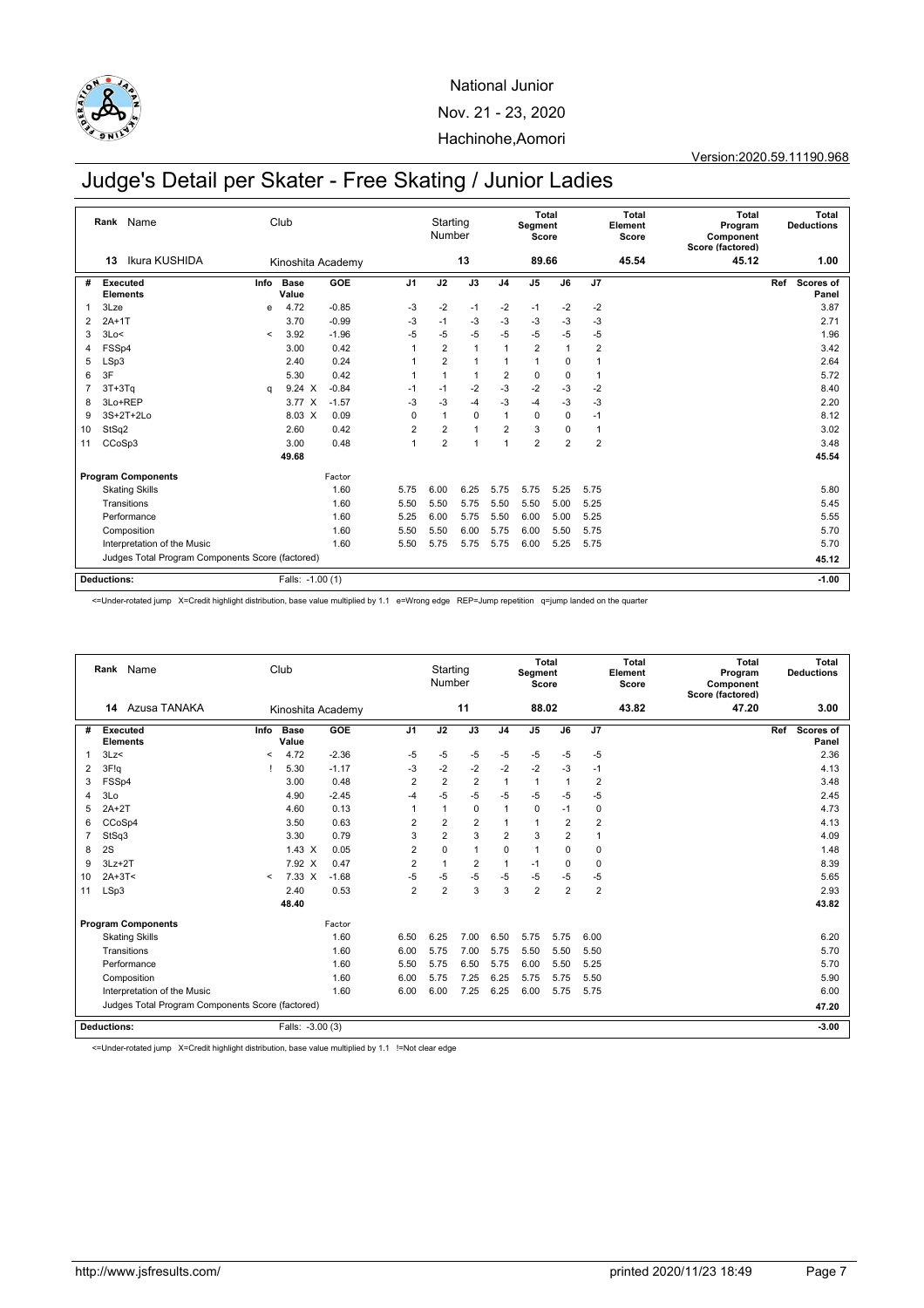

#### Version:2020.59.11190.968

# Judge's Detail per Skater - Free Skating / Junior Ladies

|    |                    | Rank Name                                        |         | Club             |         |                | Starting<br>Number |                |                | Segment<br>Score | Total        |             | <b>Total</b><br>Element<br>Score | Total<br>Program<br>Component<br>Score (factored) | <b>Total</b><br><b>Deductions</b> |
|----|--------------------|--------------------------------------------------|---------|------------------|---------|----------------|--------------------|----------------|----------------|------------------|--------------|-------------|----------------------------------|---------------------------------------------------|-----------------------------------|
|    | 15                 | <b>ARISA KAMOL</b>                               |         |                  |         |                |                    | 14             |                | 85.40            |              |             | 42.24                            | 44.16                                             | 1.00                              |
| #  | Executed           | <b>Elements</b>                                  | Info    | Base<br>Value    | GOE     | J <sub>1</sub> | J2                 | J3             | J <sub>4</sub> | J <sub>5</sub>   | J6           | J7          |                                  |                                                   | Scores of<br>Ref<br>Panel         |
| 1  | 3Lz                |                                                  |         | 5.90             | 0.00    | $\mathbf 0$    | $\mathbf 0$        | $\mathbf 0$    | $\mathbf 0$    | 0                | $-1$         | $\mathbf 0$ |                                  |                                                   | 5.90                              |
| 2  | 2A                 |                                                  |         | 3.30             | 0.46    | $\overline{2}$ | $\overline{2}$     | 1              | $\overline{1}$ | $\overline{2}$   | $\mathbf{1}$ | 1           |                                  |                                                   | 3.76                              |
| 3  | 3Lo                |                                                  |         | 4.90             | $-1.47$ | $-3$           | $-3$               | $-3$           | $-3$           | $-3$             | $-3$         | $-3$        |                                  |                                                   | 3.43                              |
| 4  | CCoSp4             |                                                  |         | 3.50             | 0.42    | $\overline{2}$ | 2                  | $\mathbf{1}$   | $\overline{1}$ | 1                | 1            | $\mathbf 0$ |                                  |                                                   | 3.92                              |
| 5  |                    | $3T+2T+2Lo$                                      |         | 7.20             | $-0.67$ | $-2$           | $-1$               | $-1$           | $-1$           | $-2$             | $-2$         | $-3$        |                                  |                                                   | 6.53                              |
| 6  |                    | FCCoSp4                                          |         | 3.50             | 0.07    | 1              | $-1$               | $\mathbf 0$    | $\mathbf 0$    | $\mathbf 0$      | $\mathbf{1}$ | 0           |                                  |                                                   | 3.57                              |
| 7  | 3Lz+REP            |                                                  |         | 4.54 $\times$    | $-2.12$ | $-3$           | $-4$               | $-4$           | $-3$           | $-3$             | $-5$         | $-4$        |                                  |                                                   | 2.42                              |
| 8  | 3S<                |                                                  | $\,<\,$ | 3.78 X           | $-1.72$ | $-5$           | $-5$               | $-5$           | $-5$           | $-5$             | $-5$         | $-5$        |                                  |                                                   | 2.06                              |
| 9  | 3Fe+2T             |                                                  | e       | 6.09 X           | $-1.27$ | -3             | $-3$               | $-3$           | $-2$           | $-3$             | $-3$         | $-3$        |                                  |                                                   | 4.82                              |
| 10 | StSq2              |                                                  |         | 2.60             | 0.21    |                | $\mathbf 0$        | 1              | 1              | 1                | 1            | 0           |                                  |                                                   | 2.81                              |
| 11 | LSp3               |                                                  |         | 2.40             | 0.62    | $\overline{2}$ | 3                  | $\overline{2}$ | 3              | $\overline{2}$   | 3            | 3           |                                  |                                                   | 3.02                              |
|    |                    |                                                  |         | 47.71            |         |                |                    |                |                |                  |              |             |                                  |                                                   | 42.24                             |
|    |                    | <b>Program Components</b>                        |         |                  | Factor  |                |                    |                |                |                  |              |             |                                  |                                                   |                                   |
|    |                    | <b>Skating Skills</b>                            |         |                  | 1.60    | 6.00           | 5.75               | 6.00           | 5.75           | 5.75             | 5.50         | 5.50        |                                  |                                                   | 5.75                              |
|    |                    | Transitions                                      |         |                  | 1.60    | 5.75           | 5.00               | 5.25           | 5.25           | 5.25             | 5.25         | 5.00        |                                  |                                                   | 5.20                              |
|    |                    | Performance                                      |         |                  | 1.60    | 5.75           | 5.25               | 5.50           | 6.00           | 5.50             | 5.25         | 4.75        |                                  |                                                   | 5.45                              |
|    |                    | Composition                                      |         |                  | 1.60    | 5.75           | 5.25               | 5.75           | 6.25           | 5.75             | 5.50         | 5.25        |                                  |                                                   | 5.60                              |
|    |                    | Interpretation of the Music                      |         |                  | 1.60    | 6.00           | 5.00               | 5.50           | 6.00           | 5.75             | 5.50         | 5.25        |                                  |                                                   | 5.60                              |
|    |                    | Judges Total Program Components Score (factored) |         |                  |         |                |                    |                |                |                  |              |             |                                  |                                                   | 44.16                             |
|    | <b>Deductions:</b> |                                                  |         | Falls: -1.00 (1) |         |                |                    |                |                |                  |              |             |                                  |                                                   | $-1.00$                           |

<=Under-rotated jump X=Credit highlight distribution, base value multiplied by 1.1 e=Wrong edge REP=Jump repetition

|    | Rank Name<br>Haruna Iwasaki<br>16                |      | Club                |         |                | Starting<br>Number | 10             |                | <b>Total</b><br>Segment<br>Score<br>84.87 |                |                | <b>Total</b><br>Element<br>Score<br>43.47 | Total<br>Program<br>Component<br>Score (factored)<br>42.40 | Total<br><b>Deductions</b><br>1.00 |
|----|--------------------------------------------------|------|---------------------|---------|----------------|--------------------|----------------|----------------|-------------------------------------------|----------------|----------------|-------------------------------------------|------------------------------------------------------------|------------------------------------|
|    |                                                  |      | <b>NAMIHAYA ISC</b> |         |                |                    |                |                |                                           |                |                |                                           |                                                            |                                    |
| #  | <b>Executed</b><br><b>Elements</b>               | Info | Base<br>Value       | GOE     | J <sub>1</sub> | J2                 | J3             | J <sub>4</sub> | J <sub>5</sub>                            | J6             | J7             |                                           |                                                            | Ref<br>Scores of<br>Panel          |
| 1  | $3Lz!+3T$                                        |      | 10.10               | $-0.24$ | $-1$           | $\mathbf 0$        | $\mathbf 0$    | $-1$           | $\mathbf 0$                               | $\mathbf 0$    | $-1$           |                                           |                                                            | 9.86                               |
| 2  | $3Lo+2T$                                         |      | 6.20                | 0.00    | 0              | $\mathbf 0$        | 0              | $\mathbf 0$    | 0                                         | 0              | $-1$           |                                           |                                                            | 6.20                               |
| 3  | 3F!+SEQ+2S*                                      |      | 4.24                | $-2.44$ | $-5$           | $-5$               | $-4$           | $-4$           | $-5$                                      | -4             | $-5$           |                                           |                                                            | 1.80                               |
| 4  | FSSp3                                            |      | 2.60                | 0.42    | 1              | 3                  | $\overline{2}$ | 1              | $\mathbf{1}$                              | $\overline{2}$ | $\overline{2}$ |                                           |                                                            | 3.02                               |
| 5  | 3F!q                                             |      | 5.30                | $-2.65$ | $-5$           | $-5$               | $-5$           | $-5$           | $-5$                                      | $-5$           | $-5$           |                                           |                                                            | 2.65                               |
| 6  | 2A                                               |      | 3.30                | 0.07    | 1              | $\Omega$           | $\mathbf 0$    | $\Omega$       | $\mathbf{1}$                              | $\mathbf 0$    | $-1$           |                                           |                                                            | 3.37                               |
| 7  | CCoSp4                                           |      | 3.50                | 0.56    | $\overline{2}$ | $\overline{2}$     | $\overline{2}$ | 1              | 0                                         | 1              | $\overline{2}$ |                                           |                                                            | 4.06                               |
| 8  | StSq2                                            |      | 2.60                | $-0.21$ | $\Omega$       | $\mathbf 0$        | $-1$           | $-2$           | $-2$                                      | $\mathbf 0$    | $-1$           |                                           |                                                            | 2.39                               |
| 9  | $3Lz$ !<                                         |      | 5.19 X              | $-1.98$ | $-5$           | $-4$               | $-3$           | $-5$           | $-3$                                      | $-4$           | $-5$           |                                           |                                                            | 3.21                               |
| 10 | 2A                                               |      | $3.63 \times$       | 0.26    | 1              | $\overline{1}$     | $\mathbf{1}$   | 1              | 1                                         | 0              | 0              |                                           |                                                            | 3.89                               |
| 11 | LSp3                                             |      | 2.40                | 0.62    | $\overline{2}$ | 1                  | 3              | 3              | $\overline{2}$                            | 3              | 3              |                                           |                                                            | 3.02                               |
|    |                                                  |      | 49.06               |         |                |                    |                |                |                                           |                |                |                                           |                                                            | 43.47                              |
|    | <b>Program Components</b>                        |      |                     | Factor  |                |                    |                |                |                                           |                |                |                                           |                                                            |                                    |
|    | <b>Skating Skills</b>                            |      |                     | 1.60    | 5.50           | 5.25               | 6.25           | 5.25           | 5.00                                      | 5.50           | 5.50           |                                           |                                                            | 5.40                               |
|    | Transitions                                      |      |                     | 1.60    | 5.25           | 4.50               | 5.25           | 5.00           | 5.00                                      | 5.25           | 5.00           |                                           |                                                            | 5.10                               |
|    | Performance                                      |      |                     | 1.60    | 5.25           | 5.00               | 5.50           | 5.50           | 5.25                                      | 5.00           | 5.00           |                                           |                                                            | 5.20                               |
|    | Composition                                      |      |                     | 1.60    | 5.50           | 5.00               | 5.50           | 5.25           | 5.50                                      | 5.25           | 5.50           |                                           |                                                            | 5.40                               |
|    | Interpretation of the Music                      |      |                     | 1.60    | 5.25           | 5.25               | 5.75           | 5.50           | 5.25                                      | 5.25           | 5.75           |                                           |                                                            | 5.40                               |
|    | Judges Total Program Components Score (factored) |      |                     |         |                |                    |                |                |                                           |                |                |                                           |                                                            | 42.40                              |
|    | <b>Deductions:</b>                               |      | Falls: -1.00 (1)    |         |                |                    |                |                |                                           |                |                |                                           |                                                            | $-1.00$                            |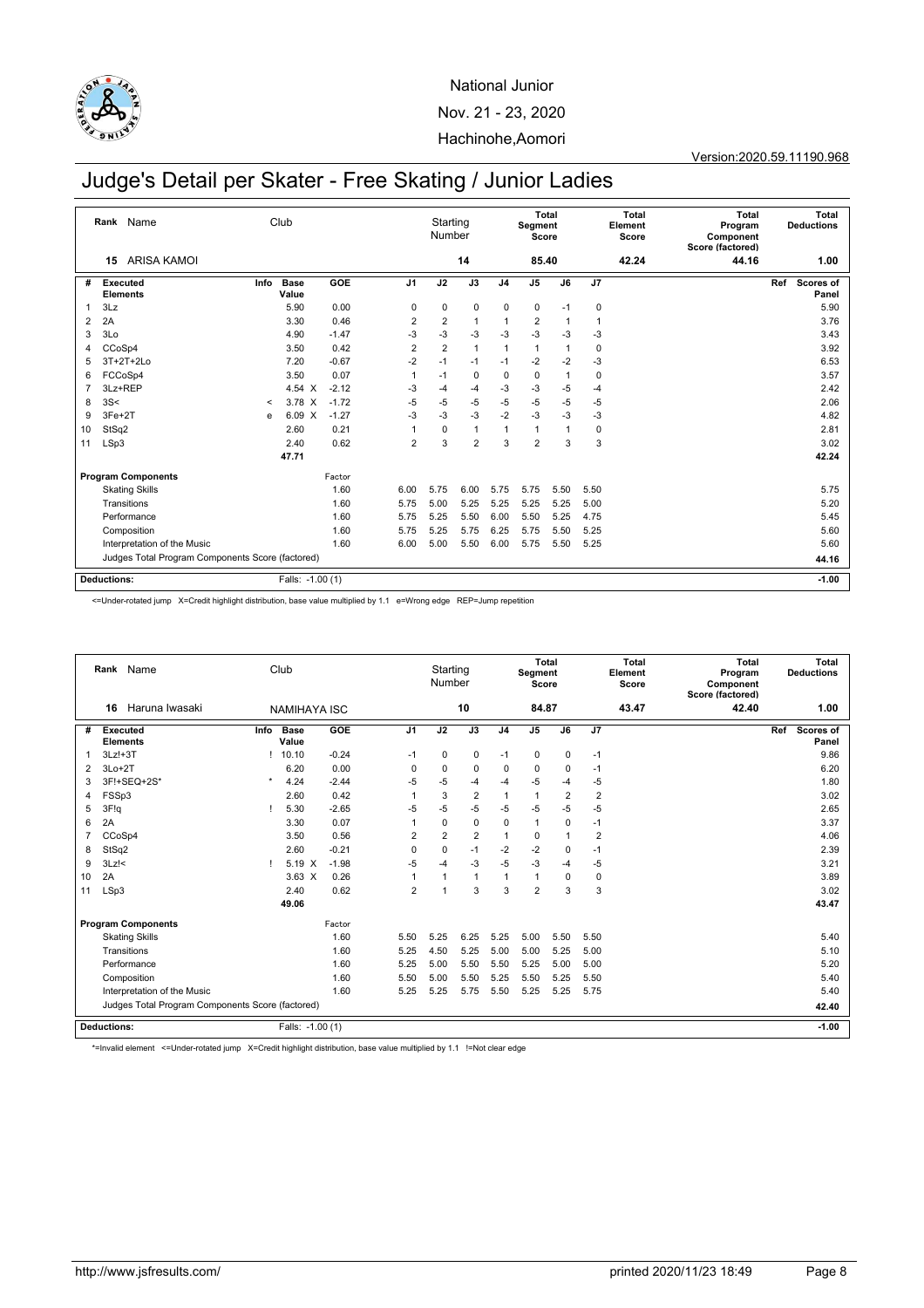

#### Version:2020.59.11190.968

# Judge's Detail per Skater - Free Skating / Junior Ladies

|    | Rank Name                                        |         | Club                 |         |                | Starting<br>Number |                |                | Segment<br>Score | <b>Total</b>   |                         | <b>Total</b><br>Element<br>Score | <b>Total</b><br>Program<br>Component<br>Score (factored) | Total<br><b>Deductions</b> |
|----|--------------------------------------------------|---------|----------------------|---------|----------------|--------------------|----------------|----------------|------------------|----------------|-------------------------|----------------------------------|----------------------------------------------------------|----------------------------|
|    | <b>HINAKO KATAYAMA</b><br>17                     |         |                      |         |                |                    | 4              |                | 84.56            |                |                         | 41.60                            | 42.96                                                    | 0.00                       |
| #  | <b>Executed</b><br><b>Elements</b>               | Info    | <b>Base</b><br>Value | GOE     | J <sub>1</sub> | J2                 | J3             | J <sub>4</sub> | J <sub>5</sub>   | J6             | J7                      |                                  |                                                          | Ref<br>Scores of<br>Panel  |
| 1  | 3Lz<                                             | $\,<\,$ | 4.72                 | $-0.94$ | $-2$           | $-2$               | $-2$           | $-2$           | $-2$             | $-2$           | $-3$                    |                                  |                                                          | 3.78                       |
| 2  | 3 <sub>LO</sub>                                  |         | 4.90                 | 0.39    |                | $\overline{2}$     | $\mathbf{1}$   | 1              | 1                | 0              | $\mathbf 0$             |                                  |                                                          | 5.29                       |
| 3  | LSp4                                             |         | 2.70                 | 0.54    | $\overline{2}$ | $\overline{2}$     | 3              | $\overline{2}$ | $\overline{2}$   | $\overline{2}$ | $\overline{\mathbf{c}}$ |                                  |                                                          | 3.24                       |
| 4  | 2S                                               |         | 1.30                 | $-0.29$ | $-2$           | $-4$               | $-2$           | $-2$           | $-3$             | $-2$           | $-2$                    |                                  |                                                          | 1.01                       |
| 5  | 2F!+1Eu+2S                                       |         | 3.60                 | $-0.36$ | $-1$           | $-2$               | $-3$           | $-3$           | $-2$             | $-1$           | $-2$                    |                                  |                                                          | 3.24                       |
| 6  | StSq2                                            |         | 2.60                 | 0.26    | -1             | 1                  | $\mathbf{1}$   | 1              | 1                | -1             | $\mathbf 0$             |                                  |                                                          | 2.86                       |
|    | $3Sq+2T2$                                        | $\prec$ | 5.87 X               | $-1.72$ | $-3$           | $-5$               | $-4$           | $-3$           | -4               | $-4$           | $-5$                    |                                  |                                                          | 4.15                       |
| 8  | CCoSp3                                           |         | 3.00                 | 0.30    |                | $\overline{2}$     | $\mathbf 0$    | 1              | $\overline{2}$   | 1              | 0                       |                                  |                                                          | 3.30                       |
| 9  | $3Lo+2T$                                         |         | 6.82 X               | 0.39    |                | $\overline{2}$     | $\mathbf 0$    | 1              | 1                | 1              | 0                       |                                  |                                                          | 7.21                       |
| 10 | 2A                                               |         | $3.63 \times$        | 0.53    | $\overline{2}$ |                    | $\overline{1}$ | $\overline{2}$ | $\overline{2}$   | $\overline{2}$ | $\overline{1}$          |                                  |                                                          | 4.16                       |
| 11 | FSSp4                                            |         | 3.00                 | 0.36    | $\mathbf{1}$   | $\overline{2}$     | 1              | 1              | 1                | $\overline{2}$ | 0                       |                                  |                                                          | 3.36                       |
|    |                                                  |         | 42.14                |         |                |                    |                |                |                  |                |                         |                                  |                                                          | 41.60                      |
|    | <b>Program Components</b>                        |         |                      | Factor  |                |                    |                |                |                  |                |                         |                                  |                                                          |                            |
|    | <b>Skating Skills</b>                            |         |                      | 1.60    | 5.75           | 5.75               | 5.75           | 5.75           | 5.25             | 5.50           | 5.50                    |                                  |                                                          | 5.65                       |
|    | Transitions                                      |         |                      | 1.60    | 5.50           | 5.00               | 5.00           | 5.50           | 5.00             | 5.00           | 5.00                    |                                  |                                                          | 5.10                       |
|    | Performance                                      |         |                      | 1.60    | 5.50           | 5.25               | 5.25           | 5.75           | 5.25             | 5.25           | 5.00                    |                                  |                                                          | 5.30                       |
|    | Composition                                      |         |                      | 1.60    | 5.25           | 5.50               | 5.25           | 5.75           | 5.25             | 5.25           | 5.50                    |                                  |                                                          | 5.35                       |
|    | Interpretation of the Music                      |         |                      | 1.60    | 5.50           | 5.50               | 5.50           | 5.50           | 5.00             | 5.50           | 5.25                    |                                  |                                                          | 5.45                       |
|    | Judges Total Program Components Score (factored) |         |                      |         |                |                    |                |                |                  |                |                         |                                  |                                                          | 42.96                      |
|    | <b>Deductions:</b>                               |         |                      |         |                |                    |                |                |                  |                |                         |                                  |                                                          | 0.00                       |

<=Under-rotated jump X=Credit highlight distribution, base value multiplied by 1.1 !=Not clear edge

|    |                                    | Rank Name                                        |         | Club                 |         |                | Starting<br>Number |                |                | Segment<br>Score | <b>Total</b>   |                | <b>Total</b><br>Element<br>Score | <b>Total</b><br>Program<br>Component<br>Score (factored) |     | Total<br><b>Deductions</b> |
|----|------------------------------------|--------------------------------------------------|---------|----------------------|---------|----------------|--------------------|----------------|----------------|------------------|----------------|----------------|----------------------------------|----------------------------------------------------------|-----|----------------------------|
|    | 18                                 | Marin OKAMOTO                                    |         |                      |         |                |                    | 5              |                | 84.42            |                |                | 44.74                            | 39.68                                                    |     | 0.00                       |
| #  | <b>Executed</b><br><b>Elements</b> |                                                  | Info    | <b>Base</b><br>Value | GOE     | J <sub>1</sub> | J2                 | J3             | J <sub>4</sub> | J <sub>5</sub>   | J6             | J7             |                                  |                                                          | Ref | Scores of<br>Panel         |
| 1  | 3F!g                               |                                                  |         | 5.30                 | $-1.80$ | $-3$           | $-3$               | $-3$           | $-4$           | $-3$             | $-4$           | $-4$           |                                  |                                                          |     | 3.50                       |
| 2  |                                    | 3Lz+2A+SEQ                                       |         | 7.36                 | 0.24    | 0              | $\overline{2}$     | $\overline{1}$ |                | 0                | $\mathbf 0$    | 0              |                                  |                                                          |     | 7.60                       |
| 3  | $3T+2T$                            |                                                  |         | 5.50                 | 0.17    | $\Omega$       | $\mathbf{1}$       | $\overline{1}$ |                | 0                | $\Omega$       | 0              |                                  |                                                          |     | 5.67                       |
| 4  | FSSp4                              |                                                  |         | 3.00                 | 0.06    | $\Omega$       | $\overline{1}$     | $\mathbf 0$    | 1              | 0                | 0              | $\mathbf 0$    |                                  |                                                          |     | 3.06                       |
| 5  | 2Lo                                |                                                  |         | 1.70                 | 0.00    | $\Omega$       | $\mathbf 0$        | $\mathbf 0$    | $\Omega$       | 0                | $\mathbf 0$    | $-1$           |                                  |                                                          |     | 1.70                       |
| 6  | CCoSp4                             |                                                  |         | 3.50                 | 0.42    | -1             | $\overline{2}$     | 2              | 1              | $\mathbf{1}$     | $\overline{1}$ | 1              |                                  |                                                          |     | 3.92                       |
| 7  | StSq2                              |                                                  |         | 2.60                 | $-0.10$ | $\mathbf 0$    | $\mathbf 0$        | $\mathbf 0$    | 0              | $-1$             | $-1$           | $-1$           |                                  |                                                          |     | 2.50                       |
| 8  | 2Lz<                               |                                                  | $\,<\,$ | $1.85\text{ X}$      | $-0.84$ | -5             | $-5$               | $-5$           | $-5$           | $-5$             | $-5$           | $-5$           |                                  |                                                          |     | 1.01                       |
| 9  |                                    | 3S+2T+2Lo                                        |         | 8.03 X               | 0.00    | $\mathbf 0$    | $\mathbf 0$        | $\mathbf 0$    | 0              | $-1$             | $\mathbf 0$    | $\mathbf 0$    |                                  |                                                          |     | 8.03                       |
| 10 | 3S                                 |                                                  |         | 4.73 X               | 0.09    | 1              | $\mathbf 0$        | $\overline{1}$ | 0              | $\mathbf 0$      | 0              | $\mathbf 0$    |                                  |                                                          |     | 4.82                       |
| 11 | LSp3                               |                                                  |         | 2.40                 | 0.53    | $\overline{2}$ | 3                  | 3              | $\overline{2}$ | $\overline{2}$   | $\overline{2}$ | $\overline{2}$ |                                  |                                                          |     | 2.93                       |
|    |                                    |                                                  |         | 45.97                |         |                |                    |                |                |                  |                |                |                                  |                                                          |     | 44.74                      |
|    |                                    | <b>Program Components</b>                        |         |                      | Factor  |                |                    |                |                |                  |                |                |                                  |                                                          |     |                            |
|    |                                    | <b>Skating Skills</b>                            |         |                      | 1.60    | 5.50           | 5.25               | 6.00           | 5.75           | 5.00             | 5.00           | 5.00           |                                  |                                                          |     | 5.30                       |
|    |                                    | Transitions                                      |         |                      | 1.60    | 4.75           | 4.75               | 5.25           | 4.50           | 4.50             | 4.50           | 4.75           |                                  |                                                          |     | 4.65                       |
|    |                                    | Performance                                      |         |                      | 1.60    | 4.75           | 5.00               | 5.50           | 5.25           | 4.75             | 4.00           | 4.75           |                                  |                                                          |     | 4.90                       |
|    |                                    | Composition                                      |         |                      | 1.60    | 5.00           | 4.75               | 5.50           | 5.50           | 4.75             | 4.50           | 5.00           |                                  |                                                          |     | 5.00                       |
|    |                                    | Interpretation of the Music                      |         |                      | 1.60    | 4.75           | 5.00               | 5.50           | 5.25           | 4.50             | 4.25           | 5.25           |                                  |                                                          |     | 4.95                       |
|    |                                    | Judges Total Program Components Score (factored) |         |                      |         |                |                    |                |                |                  |                |                |                                  |                                                          |     | 39.68                      |
|    | <b>Deductions:</b>                 |                                                  |         |                      |         |                |                    |                |                |                  |                |                |                                  |                                                          |     | 0.00                       |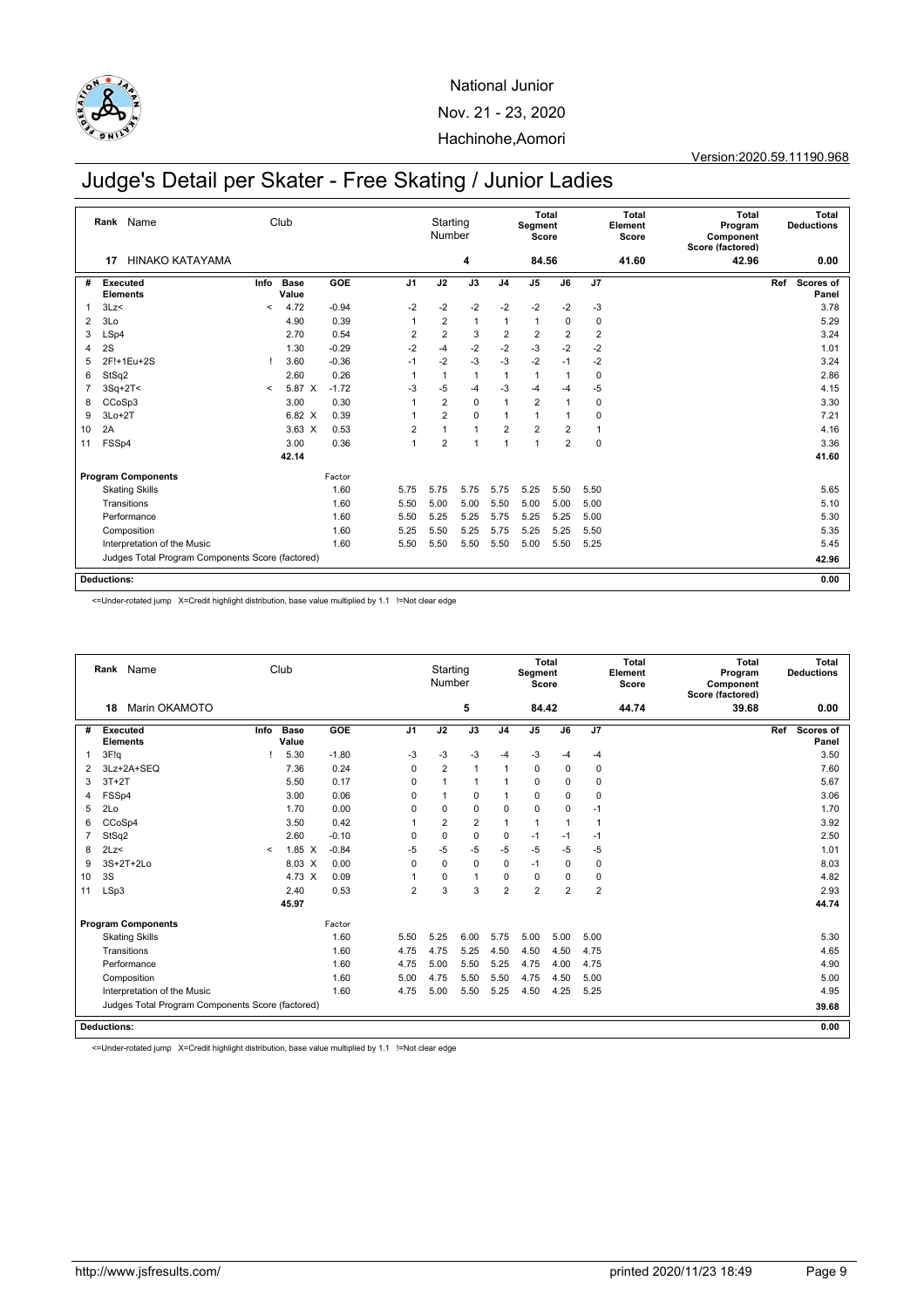

Version:2020.59.11190.968

# Judge's Detail per Skater - Free Skating / Junior Ladies

|    | Rank Name                                        | Club                 |                     |                | Starting<br>Number |                |                | <b>Total</b><br>Segment<br>Score |                |                | <b>Total</b><br>Element<br>Score | <b>Total</b><br>Program<br>Component<br>Score (factored) |     | <b>Total</b><br><b>Deductions</b> |
|----|--------------------------------------------------|----------------------|---------------------|----------------|--------------------|----------------|----------------|----------------------------------|----------------|----------------|----------------------------------|----------------------------------------------------------|-----|-----------------------------------|
|    | YURINA OKUNO<br>19                               |                      | Meijijingugaien FSC |                |                    | 17             |                | 84.07                            |                |                | 40.15                            | 45.92                                                    |     | 2.00                              |
| #  | Executed<br>Info<br><b>Elements</b>              | <b>Base</b><br>Value | GOE                 | J <sub>1</sub> | J2                 | J3             | J <sub>4</sub> | J <sub>5</sub>                   | J6             | J7             |                                  |                                                          | Ref | Scores of<br>Panel                |
| 1  | 2A                                               | 3.30                 | 0.53                | $\overline{2}$ | $\mathbf 0$        | $\overline{2}$ | $\overline{2}$ | $\mathbf{1}$                     | $\overline{2}$ | $\mathbf{1}$   |                                  |                                                          |     | 3.83                              |
| 2  | $3F$ $\leq$                                      | 4.24                 | $-2.12$             | $-5$           | $-5$               | $-5$           | $-5$           | $-5$                             | -5             | $-5$           |                                  |                                                          |     | 2.12                              |
| 3  | 3Lz<<br>$\,<\,$                                  | 4.72                 | $-2.36$             | $-5$           | $-5$               | $-5$           | $-5$           | -5                               | $-5$           | $-5$           |                                  |                                                          |     | 2.36                              |
| 4  | 2A+1Eu+3S<<br>$\,<\,$                            | 7.24                 | $-0.69$             | $-2$           | $-1$               | $-2$           | $-2$           | $-2$                             | $-2$           | $-3$           |                                  |                                                          |     | 6.55                              |
| 5  | FSSp4                                            | 3.00                 | 0.42                |                | $\overline{2}$     | $\overline{1}$ | 1              | $\mathbf{1}$                     | $\overline{2}$ | $\overline{2}$ |                                  |                                                          |     | 3.42                              |
| 6  | StSq3                                            | 3.30                 | 0.73                | $\overline{2}$ | 3                  | $\overline{2}$ | $\overline{2}$ | $\overline{2}$                   | 3              | $\overline{2}$ |                                  |                                                          |     | 4.03                              |
| 7  | 3Lo<<br>$\,<\,$                                  | 4.31 X               | $-1.96$             | $-5$           | $-5$               | $-5$           | $-5$           | -5                               | $-5$           | $-5$           |                                  |                                                          |     | 2.35                              |
| 8  | 3T<<br>$\,<\,$                                   | $3.70 \times$        | $-1.68$             | $-5$           | $-5$               | $-5$           | $-5$           | $-5$                             | $-5$           | $-5$           |                                  |                                                          |     | 2.02                              |
| 9  | $3S+2T$                                          | 6.16 X               | 0.17                | 1              | 1                  | $\mathbf 0$    | $\mathbf{1}$   | $\mathbf 0$                      | $\Omega$       | $\mathbf 0$    |                                  |                                                          |     | 6.33                              |
| 10 | CCoSp4                                           | 3.50                 | 0.35                |                | $\overline{2}$     | $\overline{1}$ |                | 1                                |                | $\mathbf{1}$   |                                  |                                                          |     | 3.85                              |
| 11 | LSp4                                             | 2.70                 | 0.59                | $\overline{2}$ | 3                  | $\overline{2}$ | $\overline{2}$ | $\overline{2}$                   | $\overline{2}$ | 4              |                                  |                                                          |     | 3.29                              |
|    |                                                  | 46.17                |                     |                |                    |                |                |                                  |                |                |                                  |                                                          |     | 40.15                             |
|    | <b>Program Components</b>                        |                      | Factor              |                |                    |                |                |                                  |                |                |                                  |                                                          |     |                                   |
|    | <b>Skating Skills</b>                            |                      | 1.60                | 6.00           | 5.75               | 6.50           | 6.25           | 6.00                             | 6.00           | 5.75           |                                  |                                                          |     | 6.00                              |
|    | Transitions                                      |                      | 1.60                | 5.75           | 5.00               | 6.00           | 6.00           | 5.50                             | 5.75           | 5.50           |                                  |                                                          |     | 5.70                              |
|    | Performance                                      |                      | 1.60                | 5.50           | 5.25               | 5.75           | 5.75           | 5.50                             | 5.50           | 4.75           |                                  |                                                          |     | 5.50                              |
|    | Composition                                      |                      | 1.60                | 6.00           | 5.00               | 6.25           | 6.50           | 5.75                             | 5.75           | 5.25           |                                  |                                                          |     | 5.80                              |
|    | Interpretation of the Music                      |                      | 1.60                | 5.50           | 5.25               | 6.00           | 6.50           | 5.75                             | 5.75           | 5.50           |                                  |                                                          |     | 5.70                              |
|    | Judges Total Program Components Score (factored) |                      |                     |                |                    |                |                |                                  |                |                |                                  |                                                          |     | 45.92                             |
|    | <b>Deductions:</b>                               | Falls: -2.00 (2)     |                     |                |                    |                |                |                                  |                |                |                                  |                                                          |     | $-2.00$                           |

<=Under-rotated jump X=Credit highlight distribution, base value multiplied by 1.1 !=Not clear edge

|    | Rank Name                                        |         | Club                 |                           |                | Starting<br>Number | $\overline{7}$ |                | <b>Total</b><br>Segment<br>Score<br>83.22 |                |                | <b>Total</b><br>Element<br>Score<br>40.86 | <b>Total</b><br>Program<br>Component<br>Score (factored)<br>43.36 |     | Total<br><b>Deductions</b><br>1.00 |
|----|--------------------------------------------------|---------|----------------------|---------------------------|----------------|--------------------|----------------|----------------|-------------------------------------------|----------------|----------------|-------------------------------------------|-------------------------------------------------------------------|-----|------------------------------------|
|    | Kinayu YOKOI<br>20                               |         |                      | Chukyo Senior High School |                |                    |                |                |                                           |                |                |                                           |                                                                   |     |                                    |
| #  | Executed<br>Info<br><b>Elements</b>              |         | <b>Base</b><br>Value | GOE                       | J <sub>1</sub> | J2                 | J3             | J <sub>4</sub> | J <sub>5</sub>                            | J6             | J <sub>7</sub> |                                           |                                                                   | Ref | Scores of<br>Panel                 |
| 1  | 2A                                               |         | 3.30                 | 0.59                      | $\overline{2}$ | 2                  | 3              | $\mathbf{1}$   | $\mathbf{1}$                              | $\overline{2}$ | $\overline{2}$ |                                           |                                                                   |     | 3.89                               |
| 2  | $1Lz + 2T$                                       |         | 1.90                 | $-0.03$                   | $\mathbf 0$    | $-1$               | $\overline{1}$ | $-1$           | $\mathbf 0$                               | 0              | $\mathbf 0$    |                                           |                                                                   |     | 1.87                               |
| 3  | CCoSp3                                           |         | 3.00                 | 0.00                      | $\mathbf 0$    | $\mathbf 0$        | $\mathbf 0$    | $\Omega$       | $\mathbf 0$                               | 0              | $\mathbf 0$    |                                           |                                                                   |     | 3.00                               |
| 4  | 3S                                               |         | 4.30                 | 0.52                      | $\overline{2}$ | $\mathbf{1}$       | $\overline{1}$ | $\overline{2}$ | $\mathbf{1}$                              | 1              | $\mathbf 0$    |                                           |                                                                   |     | 4.82                               |
| 5  | 3Lo<                                             | $\prec$ | 3.92                 | $-0.78$                   | $-2$           | $-2$               | $-2$           | $-2$           | $-2$                                      | $-2$           | $-3$           |                                           |                                                                   |     | 3.14                               |
| 6  | StSq2                                            |         | 2.60                 | 0.16                      | 1              | $\mathbf{1}$       | $\overline{1}$ | 1              | $\mathbf 0$                               | $\mathbf 0$    | $-1$           |                                           |                                                                   |     | 2.76                               |
| 7  | 3Lz                                              |         | 6.49 X               | $-1.77$                   | $-3$           | $-3$               | $-3$           | $-3$           | $-3$                                      | -3             | $-3$           |                                           |                                                                   |     | 4.72                               |
| 8  | FSSp2                                            |         | 2.30                 | 0.14                      | $\mathbf 0$    | $-1$               | $\overline{1}$ | -1             | $\mathbf{1}$                              | 0              | $\overline{2}$ |                                           |                                                                   |     | 2.44                               |
| 9  | $2A+3T$                                          |         | 8.25 X               | $-1.85$                   | -4             | $-4$               | $-4$           | $-5$           | $-5$                                      | $-4$           | $-5$           |                                           |                                                                   |     | 6.40                               |
| 10 | 2Lz+1Eu+3S<                                      | $\,<\,$ | 6.64 X               | $-0.76$                   | $-2$           | $-2$               | $-2$           | $-2$           | $-2$                                      | $-3$           | $-3$           |                                           |                                                                   |     | 5.88                               |
| 11 | LSp2                                             |         | 1.90                 | 0.04                      | $\Omega$       | $\overline{1}$     | $\overline{1}$ | $\Omega$       | $\Omega$                                  | $\Omega$       | 0              |                                           |                                                                   |     | 1.94                               |
|    |                                                  |         | 44.60                |                           |                |                    |                |                |                                           |                |                |                                           |                                                                   |     | 40.86                              |
|    | <b>Program Components</b>                        |         |                      | Factor                    |                |                    |                |                |                                           |                |                |                                           |                                                                   |     |                                    |
|    | <b>Skating Skills</b>                            |         |                      | 1.60                      | 5.75           | 5.75               | 6.00           | 5.75           | 5.75                                      | 5.50           | 5.50           |                                           |                                                                   |     | 5.70                               |
|    | Transitions                                      |         |                      | 1.60                      | 5.50           | 5.25               | 5.50           | 5.25           | 5.25                                      | 4.75           | 5.00           |                                           |                                                                   |     | 5.25                               |
|    | Performance                                      |         |                      | 1.60                      | 5.50           | 5.00               | 5.50           | 5.50           | 5.25                                      | 5.00           | 5.00           |                                           |                                                                   |     | 5.25                               |
|    | Composition                                      |         |                      | 1.60                      | 5.50           | 5.25               | 6.00           | 5.75           | 5.75                                      | 5.25           | 5.25           |                                           |                                                                   |     | 5.50                               |
|    | Interpretation of the Music                      |         |                      | 1.60                      | 5.25           | 5.25               | 5.75           | 5.75           | 5.50                                      | 5.25           | 5.25           |                                           |                                                                   |     | 5.40                               |
|    | Judges Total Program Components Score (factored) |         |                      |                           |                |                    |                |                |                                           |                |                |                                           | 43.36                                                             |     |                                    |
|    | <b>Deductions:</b>                               |         | Falls: -1.00 (1)     |                           |                |                    |                |                |                                           |                |                |                                           |                                                                   |     | $-1.00$                            |

<=Under-rotated jump X=Credit highlight distribution, base value multiplied by 1.1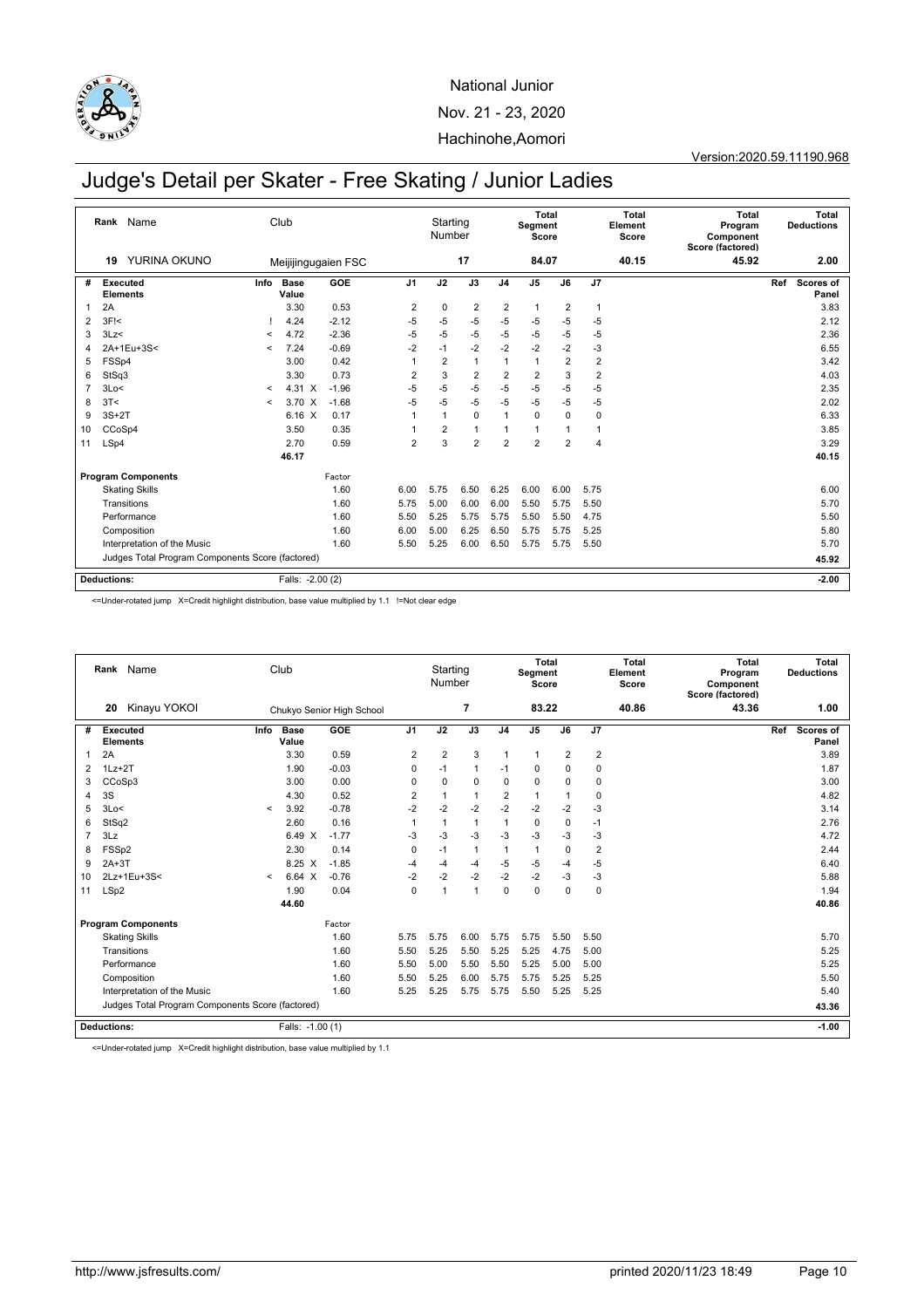

Version:2020.59.11190.968

# Judge's Detail per Skater - Free Skating / Junior Ladies

|                | Name<br>Rank<br>Momoka MAENO<br>21               |      | Club                 |                   |                | Starting<br>Number |                |                | Segment<br>Score | Total          |                | Total<br>Element<br>Score | Total<br>Program<br>Component<br>Score (factored) | Total<br><b>Deductions</b>       |
|----------------|--------------------------------------------------|------|----------------------|-------------------|----------------|--------------------|----------------|----------------|------------------|----------------|----------------|---------------------------|---------------------------------------------------|----------------------------------|
|                |                                                  |      |                      | KYOTO AQUARENA SC |                |                    | 6              |                | 82.40            |                |                | 37.20                     | 45.20                                             | 0.00                             |
| #              | Executed<br><b>Elements</b>                      | Info | <b>Base</b><br>Value | GOE               | J <sub>1</sub> | J2                 | J3             | J <sub>4</sub> | $\overline{J5}$  | J6             | J7             |                           |                                                   | Ref<br><b>Scores of</b><br>Panel |
| $\mathbf{1}$   | $3Lz + 2T$                                       |      | 7.20                 | 0.94              | $\overline{2}$ | $\overline{2}$     | $\overline{2}$ | $\mathbf{1}$   | $\overline{1}$   | $\overline{2}$ | $\mathbf{1}$   |                           |                                                   | 8.14                             |
| 2              | 2A                                               |      | 3.30                 | $-1.12$           | -3             | $-4$               | $-4$           | $-3$           | $-3$             | $-3$           | $-5$           |                           |                                                   | 2.18                             |
| 3              | 2F                                               |      | 1.80                 | $-0.86$           | $-5$           | $-5$               | $-5$           | $-4$           | $-5$             | $-5$           | $-4$           |                           |                                                   | 0.94                             |
| 4              | FSSp2                                            |      | 2.30                 | 0.14              |                | $-1$               | $\mathbf 0$    | $\mathbf{1}$   | $\mathbf{1}$     | $\mathbf{1}$   | $\mathbf 0$    |                           |                                                   | 2.44                             |
| 5              | 1F                                               |      | 0.50                 | $-0.05$           | 0              | $-3$               | 0              | $-1$           | $-1$             | $-1$           | $-2$           |                           |                                                   | 0.45                             |
| 6              | 2Lo                                              |      | 1.87 X               | 0.07              |                | $\mathbf 0$        | $\mathbf 0$    | $\mathbf 0$    | $\mathbf 0$      | $\overline{1}$ | 1              |                           |                                                   | 1.94                             |
| $\overline{7}$ | $3T+2T$                                          |      | $6.05\text{ X}$      | 0.34              |                | 0                  | $\mathbf{1}$   | 1              | $\mathbf{1}$     | 0              |                |                           |                                                   | 6.39                             |
| 8              | StSq3                                            |      | 3.30                 | 0.53              | $\overline{2}$ | $\overline{2}$     | $\overline{2}$ | 1              | 0                | $\overline{1}$ | $\overline{2}$ |                           |                                                   | 3.83                             |
| 9              | 2Aq+1Eu+2S                                       | q    | 5.61 X               | $-0.53$           | $-1$           | $-1$               | $-2$           | $-2$           | $-2$             | $-2$           | $-1$           |                           |                                                   | 5.08                             |
| 10             | CCoSp4                                           |      | 3.50                 | 0.63              | $\overline{2}$ | $\overline{2}$     | $\overline{2}$ | 1              | $\overline{1}$   | $\overline{2}$ | $\overline{2}$ |                           |                                                   | 4.13                             |
| 11             | LSp1                                             |      | 1.50                 | 0.18              | $\overline{1}$ | $\overline{2}$     | 3              | 1              | 1                | 1              | $\mathbf{1}$   |                           |                                                   | 1.68                             |
|                |                                                  |      | 36.93                |                   |                |                    |                |                |                  |                |                |                           |                                                   | 37.20                            |
|                | <b>Program Components</b>                        |      |                      | Factor            |                |                    |                |                |                  |                |                |                           |                                                   |                                  |
|                | <b>Skating Skills</b>                            |      |                      | 1.60              | 6.25           | 5.75               | 6.25           | 6.25           | 5.50             | 5.50           | 5.50           |                           |                                                   | 5.85                             |
|                | Transitions                                      |      |                      | 1.60              | 6.00           | 5.25               | 5.75           | 5.75           | 5.25             | 5.25           | 5.50           |                           |                                                   | 5.50                             |
|                | Performance                                      |      |                      | 1.60              | 5.50           | 5.25               | 5.75           | 5.75           | 5.25             | 5.50           | 5.00           |                           |                                                   | 5.45                             |
|                | Composition                                      |      |                      | 1.60              | 6.00           | 5.25               | 6.00           | 6.25           | 5.50             | 5.50           | 5.50           |                           |                                                   | 5.70                             |
|                | Interpretation of the Music                      |      |                      | 1.60              | 6.00           | 5.50               | 6.25           | 6.00           | 5.50             | 5.50           | 5.75           |                           |                                                   | 5.75                             |
|                | Judges Total Program Components Score (factored) |      |                      |                   |                |                    |                |                |                  |                |                |                           |                                                   | 45.20                            |
|                | <b>Deductions:</b>                               |      |                      |                   |                |                    |                |                |                  |                |                |                           |                                                   | 0.00                             |

X=Credit highlight distribution, base value multiplied by 1.1 q=jump landed on the quarter

|    | Rank Name<br>AIKO MOTOE<br>22                    |         | Club                 |                           |                | Starting<br>Number |                |                | Total<br>Segment<br>Score |                |                         | <b>Total</b><br>Element<br>Score | <b>Total</b><br>Program<br>Component<br>Score (factored) |     | Total<br><b>Deductions</b> |
|----|--------------------------------------------------|---------|----------------------|---------------------------|----------------|--------------------|----------------|----------------|---------------------------|----------------|-------------------------|----------------------------------|----------------------------------------------------------|-----|----------------------------|
|    |                                                  |         |                      | meguronihonunivhighschool |                |                    | 8              |                | 81.97                     |                |                         | 37.77                            | 45.20                                                    |     | 1.00                       |
| #  | <b>Executed</b><br><b>Elements</b>               | Info    | <b>Base</b><br>Value | GOE                       | J <sub>1</sub> | J2                 | J3             | J <sub>4</sub> | J <sub>5</sub>            | J6             | J7                      |                                  |                                                          | Ref | Scores of<br>Panel         |
|    | $2A+3T<$                                         | <       | 6.66                 | $-0.67$                   | $-1$           | $-2$               | $-2$           | $-2$           | $-2$                      | $-3$           | $-2$                    |                                  |                                                          |     | 5.99                       |
| 2  | 3Sq                                              | a       | 4.30                 | $-0.60$                   | $-2$           | $-1$               | $-1$           | $-1$           | $-2$                      | $-2$           | $-1$                    |                                  |                                                          |     | 3.70                       |
| 3  | 2Lz!                                             |         | 2.10                 | $-0.13$                   | $-1$           | $-1$               | $\mathbf 0$    | $-2$           | $\mathbf 0$               | $\Omega$       | $-1$                    |                                  |                                                          |     | 1.97                       |
| 4  | 3Lo<                                             | $\prec$ | 3.92                 | $-0.78$                   | $-2$           | $-1$               | $-2$           | $-2$           | $-2$                      | $-2$           | $-3$                    |                                  |                                                          |     | 3.14                       |
| 5  | FCSp4                                            |         | 3.20                 | 0.51                      | 1              | $\overline{2}$     | $\overline{1}$ | $\overline{2}$ | $\overline{2}$            | $\overline{2}$ | $\overline{1}$          |                                  |                                                          |     | 3.71                       |
| 6  | $3T+2T$                                          |         | $6.05\text{ X}$      | $-0.76$                   | -1             | $-2$               | $-2$           | $-1$           | $-2$                      | $-3$           | $-2$                    |                                  |                                                          |     | 5.29                       |
|    | CCoSp4                                           |         | 3.50                 | 0.56                      | $\overline{2}$ | $\overline{2}$     | $\mathbf{1}$   | 1              | 1                         | $\overline{2}$ | $\overline{\mathbf{c}}$ |                                  |                                                          |     | 4.06                       |
| 8  | StSq3                                            |         | 3.30                 | 0.59                      | $\overline{2}$ | $\overline{2}$     | $\overline{2}$ | 1              | $\overline{2}$            | $\overline{2}$ | $\mathbf 0$             |                                  |                                                          |     | 3.89                       |
| 9  | 3S<+REP                                          | $\,<\,$ | $2.65\text{ X}$      | $-1.72$                   | $-5$           | $-5$               | $-5$           | $-5$           | $-5$                      | $-5$           | $-5$                    |                                  |                                                          |     | 0.93                       |
| 10 | 2A<                                              | $\prec$ | 2.90 X               | $-1.27$                   | $-4$           | $-4$               | $-5$           | -5             | -5                        | $-5$           | $-5$                    |                                  |                                                          |     | 1.63                       |
| 11 | LSp4                                             |         | 2.70                 | 0.76                      | 3              | $\overline{2}$     | 3              | 3              | $\overline{2}$            | 3              | 3                       |                                  |                                                          |     | 3.46                       |
|    |                                                  |         | 41.28                |                           |                |                    |                |                |                           |                |                         |                                  |                                                          |     | 37.77                      |
|    | <b>Program Components</b>                        |         |                      | Factor                    |                |                    |                |                |                           |                |                         |                                  |                                                          |     |                            |
|    | <b>Skating Skills</b>                            |         |                      | 1.60                      | 5.75           | 5.50               | 6.25           | 6.25           | 5.50                      | 5.75           | 5.25                    |                                  |                                                          |     | 5.75                       |
|    | Transitions                                      |         |                      | 1.60                      | 5.75           | 5.50               | 5.50           | 6.00           | 5.25                      | 5.25           | 4.75                    |                                  |                                                          |     | 5.45                       |
|    | Performance                                      |         |                      | 1.60                      | 5.50           | 5.75               | 5.75           | 6.25           | 5.50                      | 5.50           | 4.75                    |                                  |                                                          |     | 5.60                       |
|    | Composition                                      |         |                      | 1.60                      | 5.75           | 5.50               | 6.00           | 6.50           | 5.50                      | 5.75           | 5.00                    |                                  |                                                          |     | 5.70                       |
|    | Interpretation of the Music                      |         |                      | 1.60                      | 5.50           | 5.75               | 6.00           | 6.00           | 5.75                      | 5.75           | 5.25                    |                                  |                                                          |     | 5.75                       |
|    | Judges Total Program Components Score (factored) |         |                      |                           |                |                    |                |                |                           |                |                         |                                  |                                                          |     | 45.20                      |
|    | <b>Deductions:</b>                               |         | Falls: -1.00 (1)     |                           |                |                    |                |                |                           |                |                         |                                  |                                                          |     | $-1.00$                    |

<=Under-rotated jump X=Credit highlight distribution, base value multiplied by 1.1 !=Not clear edge q=jump landed on the quarter